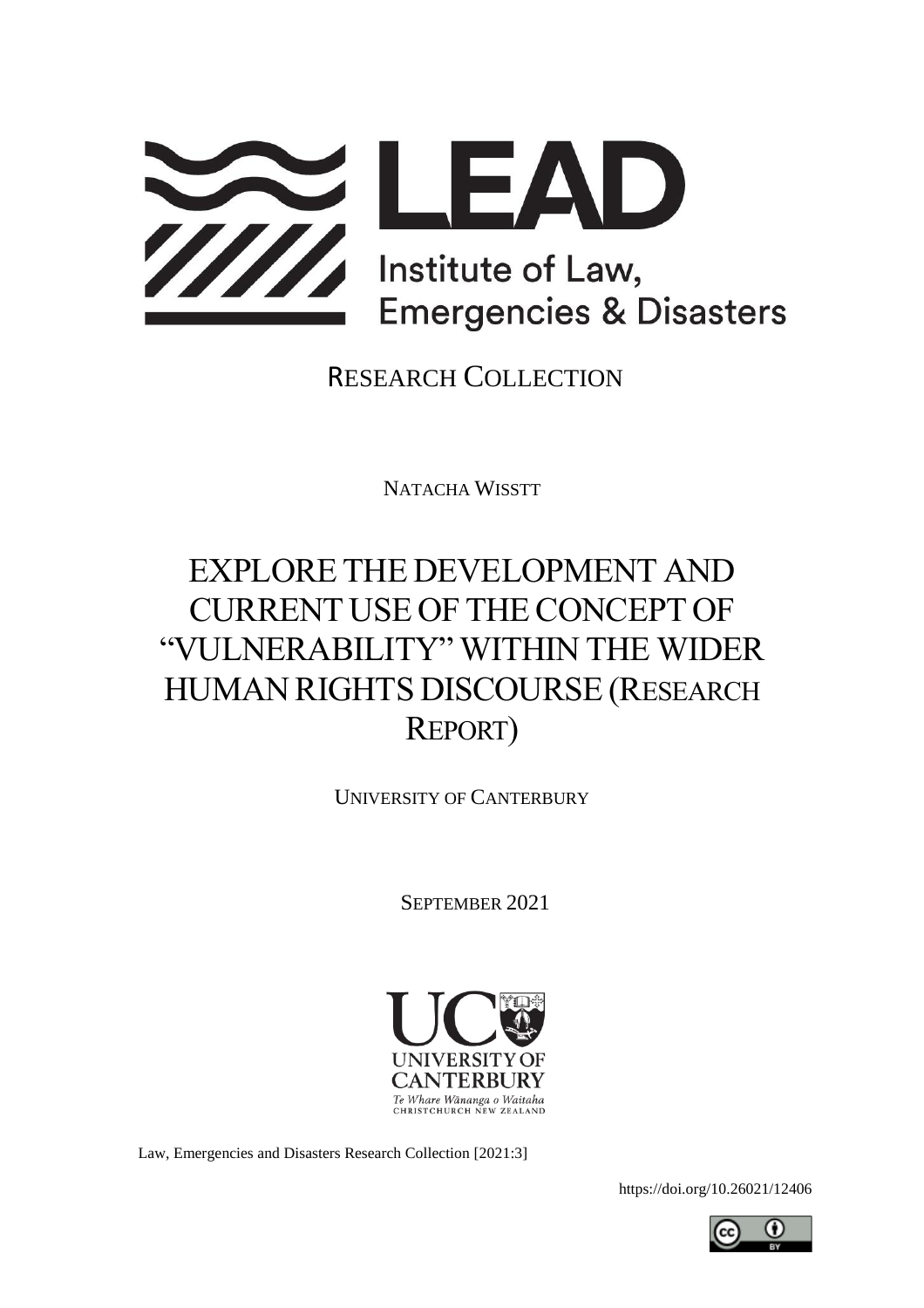# *TABLE OF CONTENTS*

| $\overline{I}$        |                |                                                                             |
|-----------------------|----------------|-----------------------------------------------------------------------------|
| I                     |                | Vulnerability and its connection to other concepts and factors4             |
| $\boldsymbol{A}$      |                |                                                                             |
| $\boldsymbol{B}$      |                |                                                                             |
| $\mathcal{C}_{0}^{0}$ |                | The concept of "Vulnerability" in the International Human Rights Framework7 |
| D                     |                |                                                                             |
| E                     |                |                                                                             |
| III                   |                |                                                                             |
| $\boldsymbol{A}$      |                |                                                                             |
|                       | 1              |                                                                             |
|                       | $\overline{2}$ |                                                                             |
|                       | $\mathfrak{Z}$ |                                                                             |
|                       | $\overline{4}$ |                                                                             |
|                       | 5              |                                                                             |
|                       | 6              |                                                                             |
|                       | 7              |                                                                             |
|                       | 8              |                                                                             |
|                       | 9              |                                                                             |
|                       | 10             |                                                                             |
|                       | 11             |                                                                             |
|                       | 12             | Centre for Legal Resources on behalf of Valentin Cámpeanu v Romania 2014    |
|                       | 13             |                                                                             |
|                       | 14             |                                                                             |
|                       | 15             |                                                                             |
| IV                    |                |                                                                             |

# RESEARCH TASK 1: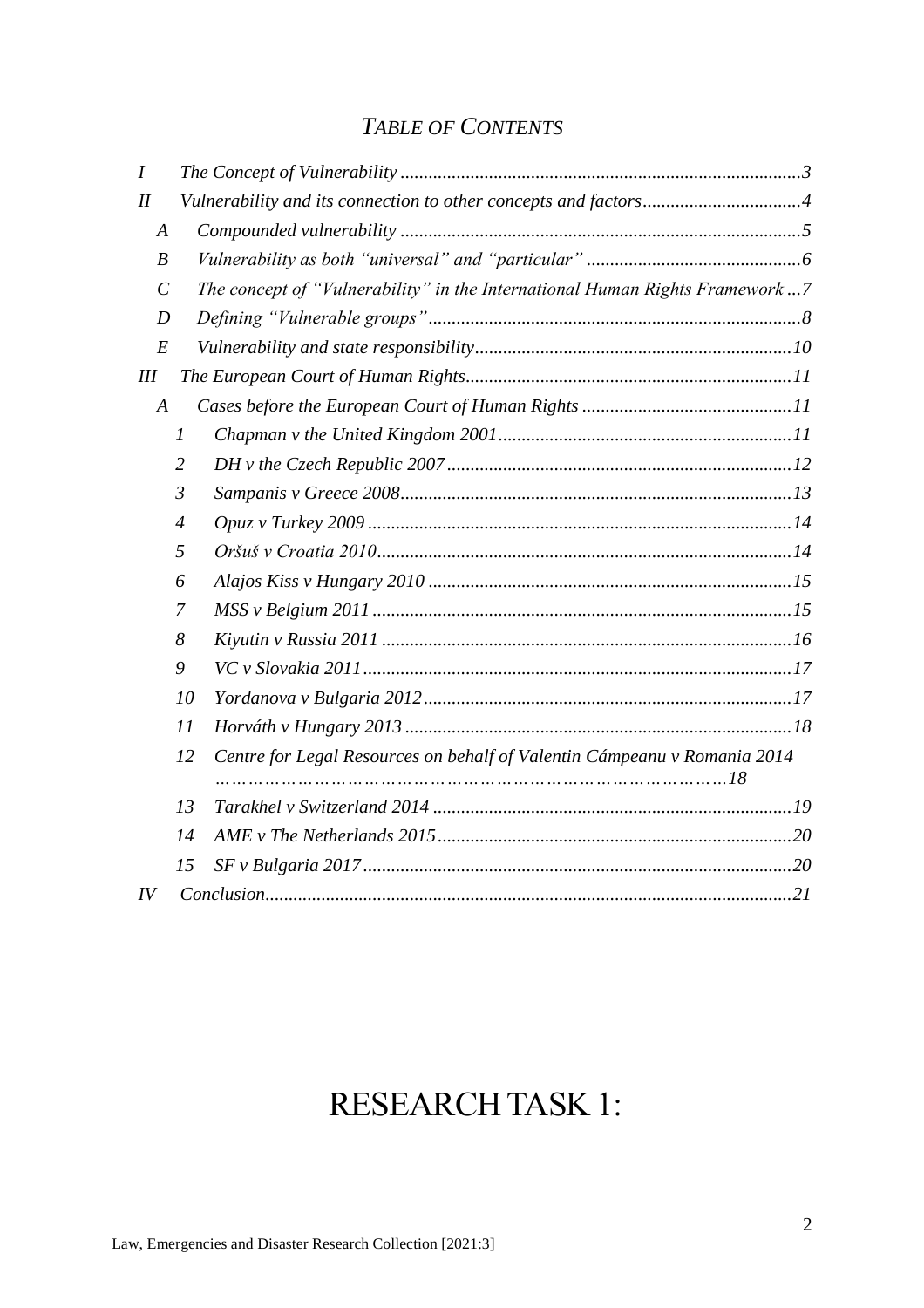# EXPLORE THE DEVELOPMENT AND CURRENT USE OF THE CONCEPT OF "VULNERABILITY" WITHIN THE WIDER HUMAN RIGHTS DISCOURSE

#### NATACHA WISSTT<sup>\*</sup>

#### ABSTRACT

*These research papers explore the concept of vulnerability in international human rights law. In the wake of the Christchurch earthquakes of 2010-2011, this research focuses on how "vulnerability" has been used and developed within the wider human rights discourse.* 

*They also examine jurisprudence of international human rights bodies, and how the concept of "vulnerability" has been applied. The research also includes a brief investigation into the experiences of vulnerable populations in disaster contexts, focusing primarily on the experiences of "vulnerable persons" in the Christchurch earthquakes and their aftermath.*

# <span id="page-2-0"></span>*I The Concept of Vulnerability*

Peroni and Timmer write that "vulnerability is a concept fraught with paradox" with scholars across various disciplines referring to it as "confusing, complex, vague, [and] ambiguous". <sup>1</sup> Similarly, Hudson notes that throughout literature it is discussed in contradictory terms, as "both universal and categorical, as enduring yet situational, as variable, occurrent, dispositional, pathogenic, layered, and more"<sup>2</sup> Nevertheless, the term "vulnerability" or "vulnerable" most often refers to certain individuals or groups who "should be the recipients of extra care and attention".<sup>3</sup> This special care requires the assessment of both the factors that influence vulnerability as well as the experiences of certain individuals and group.<sup>4</sup> Vulnerable groups will typically experience "discrimination, social exclusion, stigmatization, and

<sup>\*</sup> Natacha Wisstt was a student at the University of Canterbury, having just completed a Bachelor of Laws (2018) and enrolled in a Master of Laws (International Law and Politics) (2020) at the time of this research.

<sup>&</sup>lt;sup>1</sup> Lourdes Peroni and Alexandra Timmer "Vulnerable groups: The promise of an emerging concept in European Human Rights Convention Law" (2013) 11(4) ICON 1056 at 1058.

<sup>&</sup>lt;sup>2</sup> Ben Hudson "Migration in the Mediterranean: Exposing the Limits of Vulnerability at the European Court of Human Rights" (2018) 4 Maritime Safety and Security Law Journal 26 at 26.

<sup>3</sup> Alexander HE Morawa "Vulnerability as a Concept of International Human Rights Law" (2003) 6(2) JIRD 139, at 139.

<sup>4</sup> Ivona Truscan "Considerations of vulnerability: from principles to action in the case law of the European Court of Human Rights" (2013) 36 Retfærd Årgang 64 at 78.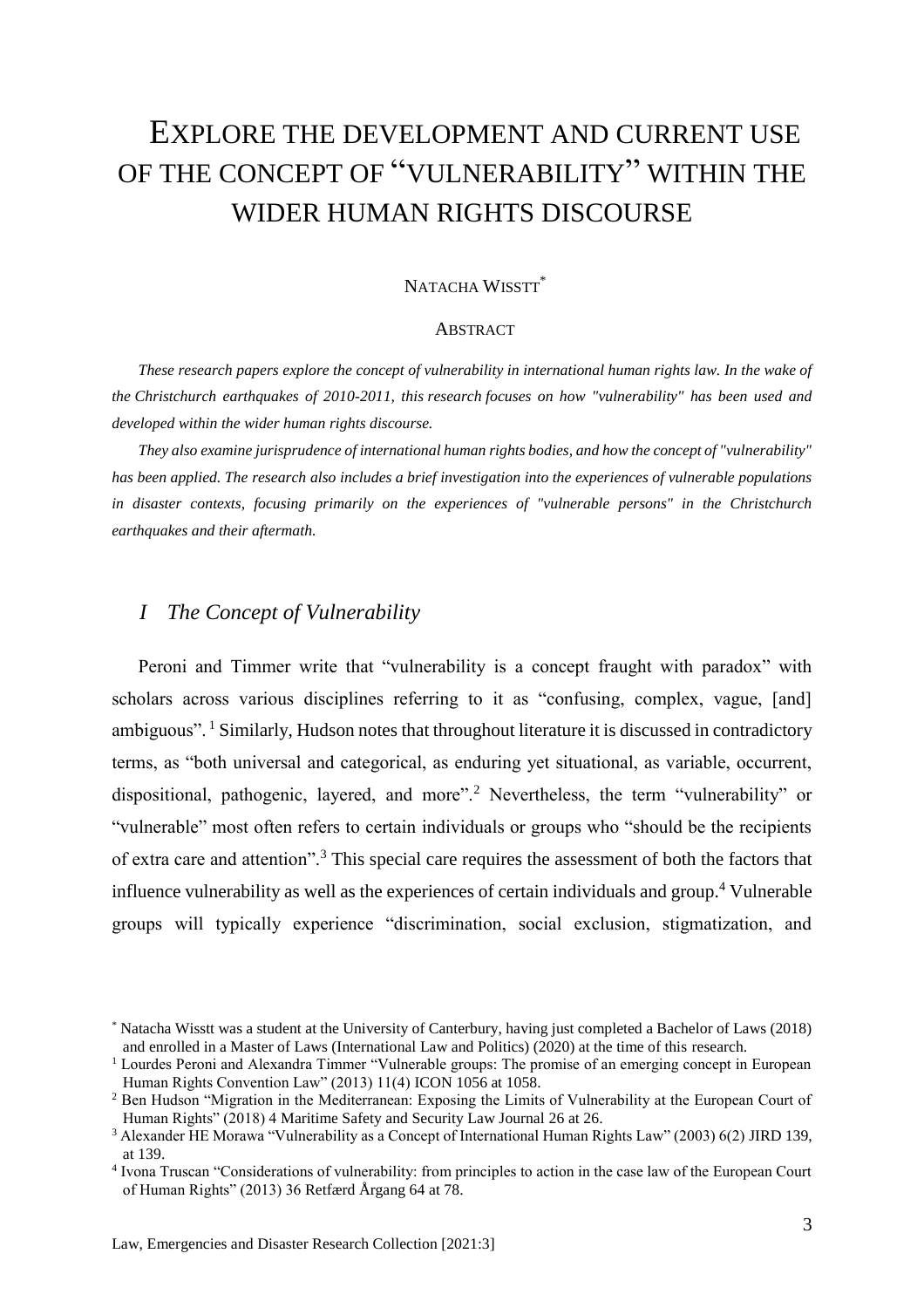deprivation of protections and entitlements on an ongoing basis".<sup>5</sup> The concept has also been defined as the culmination of factors that impact on an individuals, or certain groups, ability to anticipate, resist, deal with, and recover from harm.<sup>6</sup> Even further than this, vulnerability not only refers to a "potential to be affected" but also "a road to empowerment".<sup>7</sup> Fineman considers the concept of vulnerability to be useful to recognise the hidden biases that are interwoven in our legal practices.<sup>8</sup>

Unfortunately, while the concept of vulnerability enjoys much discussion in the literature and jurisprudence, especially at the European Court of Human Rights (ECtHR), there is little consensus on the appropriate approach to the concept and its core elements.<sup>9</sup> The literature often refers to the "universality" of vulnerability, while within the legal framework vulnerability is most often used to label particular population groups.<sup>10</sup>

### <span id="page-3-0"></span>*II Vulnerability and its connection to other concepts and factors*

According to Fineman, a focus on equality alone is insufficient to truly tackle historical and social inequalities.<sup>11</sup> Instead, vulnerability dives deeper and "links human experience and context".<sup>12</sup> Thus, vulnerability links to other factors such as "development, governance, and power inequalities".<sup>13</sup> These may manifest in experiences of poverty and marginalisation, which interrelate with vulnerability.<sup>14</sup> Poverty and extreme poverty are increasingly being recognised as a significant cause of vulnerability.<sup>15</sup> In a 2010 article further considering and developing her vulnerability theory, Fineman writes:<sup>16</sup>

… if our bodily fragility, material needs, and the possibility of messy dependency … cannot be ignored in life, how can they be absent in our theories about equality, society, politics, and law?

<sup>5</sup> Audrey R Chapman and Benjamin Carbonetti "Human Rights Protections for Vulnerable and Disadvantaged Groups: The Contributions of the UN Committee on Economic, Social and Cultural Rights" (2011) 33 Hum Rts Q 682 at 683.

<sup>6</sup> Mariangela Bizzarri "Protection of Vulnerable Groups in Natural and Man-Made Disasters" in A de Guttry and others (eds) *International Disaster Response Law* (2012) at 386.

<sup>7</sup> Truscan, above n 4, at 65.

<sup>8</sup> Martha Albertson Fineman "The Vulnerable Subject and the Responsive State" (2010) 60 Emory LJ 251, at 268. <sup>9</sup> Hudson, above n 2, at 27.

 $10$  At 27.

 $11$  Fineman, above n 8, at 262.

 $12$  Truscan, above n 4, at 65.

<sup>&</sup>lt;sup>13</sup> Bizzarri, above n 6, at 386.

<sup>&</sup>lt;sup>14</sup> At 387.

<sup>&</sup>lt;sup>15</sup> Chapman and Carbonetti, above n 5, at 684.

<sup>&</sup>lt;sup>16</sup> Fineman, above n 8, at 263.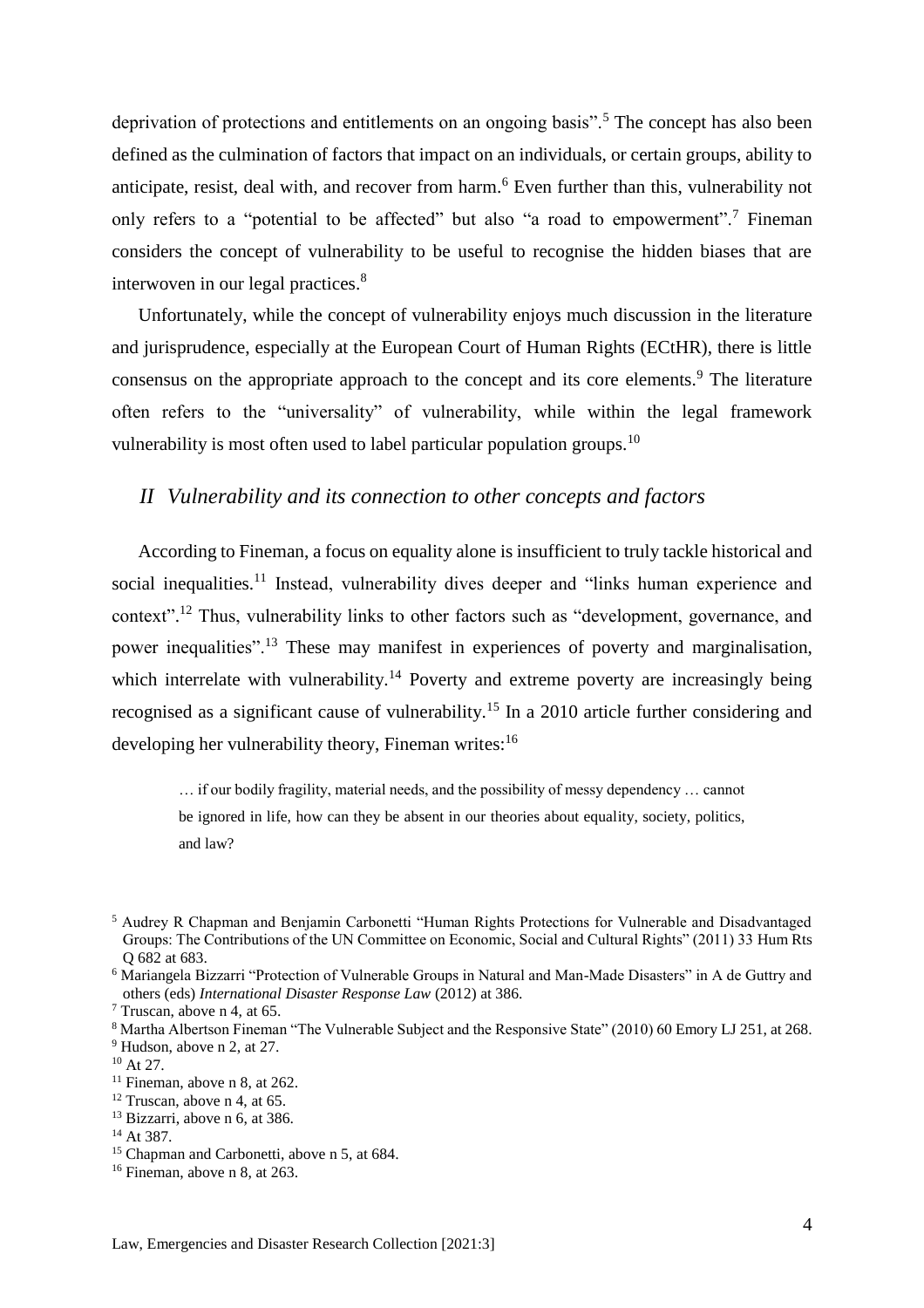Thus, she argues, vulnerability theory must also incorporate considerations of *dependency* – an inherent element of the human condition that significantly impacts the human experience. Furthermore, Nifosi-Sutton submits, "notions of disadvantage and vulnerability appear to coincide".<sup>17</sup> So, the concept of vulnerability is linked to concepts such as dependency and disadvantage*,* as well as factors such as development, governance, power inequalities, poverty, and marginalisation.

#### <span id="page-4-0"></span>*A Compounded vulnerability*

Vulnerability is a multi-faceted concept where multiple factors overlap to create different levels of vulnerability in individuals and groups.<sup>18</sup> Thus, vulnerability is multi-layered resulting in individuals and groups, as well as individuals within the same group, have differing levels of vulnerability.<sup>19</sup> Nifosi-Sutton agrees that the vulnerability of individuals may be "compounded and layered" and states that:<sup>20</sup>

… within vulnerable or marginalised and disadvantaged groups, there are persons who are more vulnerable, disadvantaged, and marginalised than other group members because they experience multiple forms of discrimination.

In contrast to this "layered" approach to vulnerability, Fineman argues that institutional systems of power and privilege are what compound vulnerability, as opposed to multiple identities of the self. <sup>21</sup> She considers that the culminations of economic and institutional factors are what can compound an individual's vulnerability.<sup>22</sup> Similarly, Guidry-Grimes and Victor also argue that it is not just the individual situations of peoples that causes vulnerability but the effect of certain social institutions that can compound vulnerability.<sup>23</sup> However, they also argue that the concept of vulnerability has to incorporate a persons or groups circumstances in order to be flexible and responsive to the special needs of these persons or groups.<sup>24</sup> This will mean that vulnerability is dependent upon "physical health and social, political, and economic

<sup>&</sup>lt;sup>17</sup> Ingrid Nifosi-Sutton "A Human Rights-Based Vulnerability Paradigm: Lessons from the case of displaced women in post-quake Haiti" in Flavia Zorzi Giustiniani and others (eds) *Routledge Handbook of Human Rights and Disasters* (Routledge, Abingdon, 2018) at 280.

<sup>18</sup> Bizzarri, above n 6, at 387.

<sup>19</sup> At 387.

 $20$  Nifosi-Sutton, above n 17, at 280.

<sup>&</sup>lt;sup>21</sup> Martha Albertson Fineman "The Vulnerable Subject: Anchoring Equality in the Human Condition"  $20(1)$  Yale JL & Feminism at 17.

 $22$  Fineman, above n 8, at 268.

<sup>23</sup> Laura Guidry-Grimes and Elizabeth Victor "Vulnerabilities compounded by social institutions" (2012) 5(2) IJFAB 126 at 127.

<sup>&</sup>lt;sup>24</sup> At 131.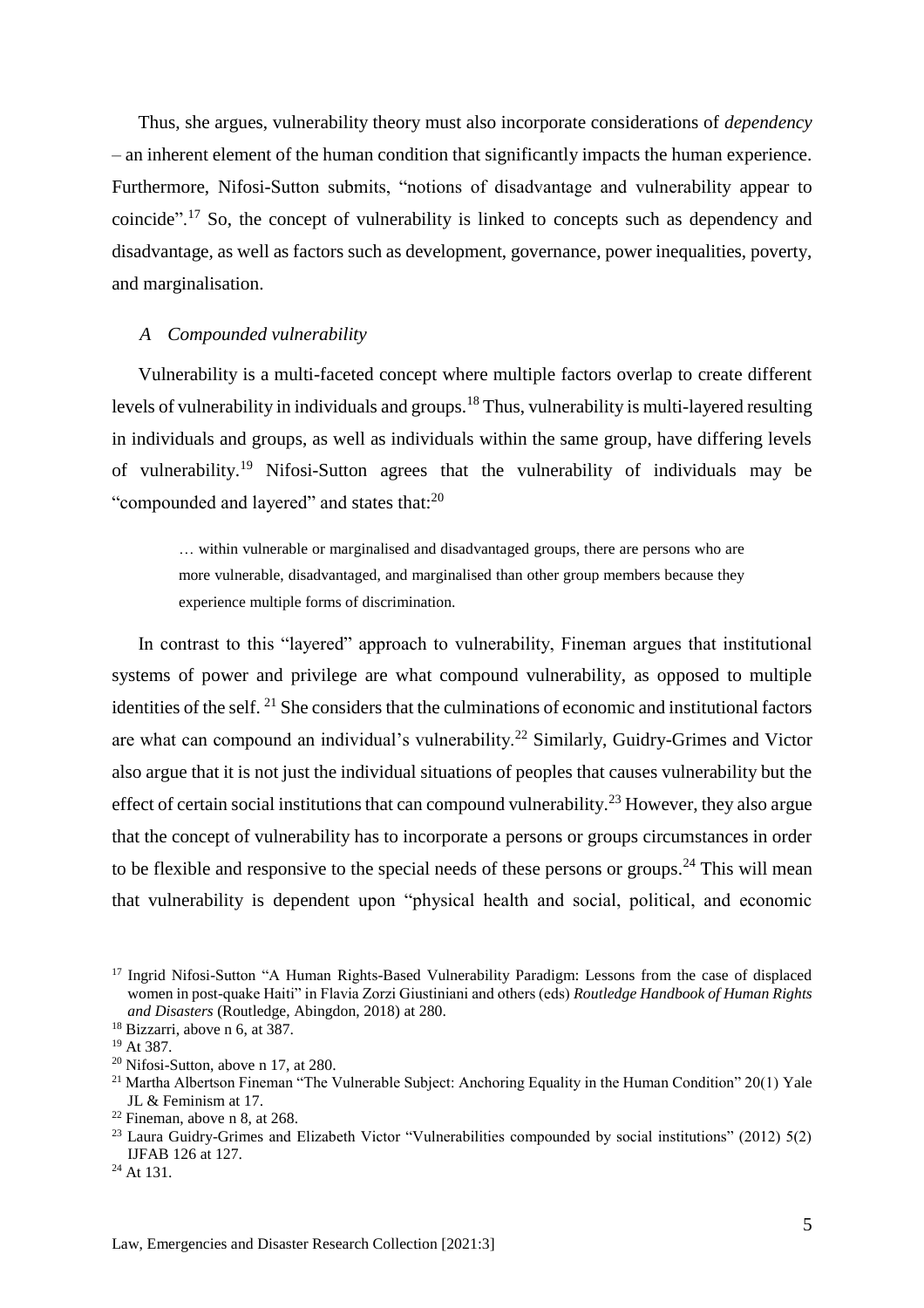circumstances."<sup>25</sup> Therefore, the concept of "vulnerability" spans across the personal, relational, and institutional spheres of human existence.<sup>26</sup> Cooper notes that these all connect  $as: <sup>27</sup>$ 

… individuals influence relationships and institutions, relationships influence individuals and institutions, and institutions influence individuals and relationships. None of these aspects is completely separate from the other.

Bizzarri argues that this perspective on vulnerability is important as it recognises the "wide variety of scales of interaction between different vulnerabilities that combine to create relevant categories of people at risk".<sup>28</sup> Guidry-Grimes and Victor also consider that this "intersection of social practices, the individual, and her situation" is what creates vulnerability and systemic disadvantage.<sup>29</sup>

#### <span id="page-5-0"></span>*B Vulnerability as both "universal" and "particular"*

Peroni and Timmer focus on the "central paradox of vulnerability" being that "it is both universal and particular".<sup>30</sup> The universality of "vulnerability" arises from "our embodiment: as embodied beings we are all vulnerable, but we experience this vulnerability uniquely through our individual bodies".<sup>31</sup> Fineman is the leader of the universal approach to the concept of vulnerability. Cooper sums it up as being "based on a recognition that we are all born defenceless, become feeble, must fear natural disasters, and might be failed by social institutions".<sup>32</sup> Fineman therefore views vulnerability as a constant aspect of the human condition, universal to us all. However, there is tension within the literature between the universal approach to vulnerability and the group-based or particular approach to vulnerability.<sup>33</sup>

Cooper critiques Fineman's vulnerability theory as it, in his view, fails to function for an analysis of racial profiling as the evidence "conflicts with Fineman's belief that neither

<sup>&</sup>lt;sup>25</sup> At 131.

<sup>26</sup> Frank Rudy Cooper "Always Already Suspect: Revising Vulnerability Theory" (2015) 93(5) CL Rev 1339 at 1356.

<sup>27</sup> At 1356–1357.

<sup>28</sup> Bizzarri, above n 6, at 388.

<sup>29</sup> Guidry-Grimes and Victor, above n 23, at 134–135.

<sup>30</sup> Peroni and Timmer, above n 1, at 1058.

<sup>&</sup>lt;sup>31</sup> At 1058.

<sup>32</sup> Cooper, above n 26, at 1339.

<sup>&</sup>lt;sup>33</sup> Peroni and Timmer, above n 1, at 1060.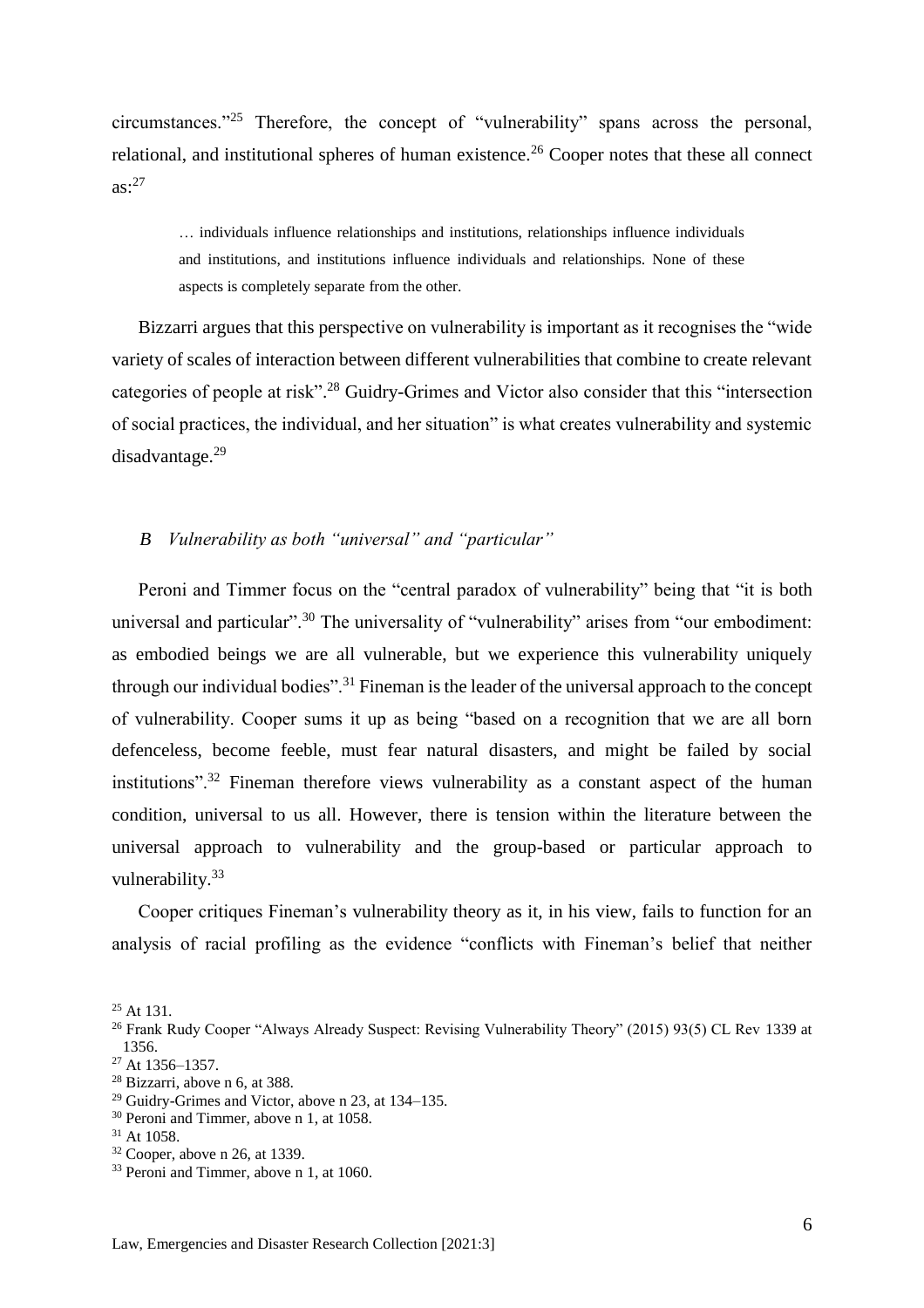privilege nor advantage is tied to identities".<sup>34</sup> He further argues that, through a critical race theory lens, "there is no universal that does not in fact hide an intrinsic particularity".<sup>35</sup> Cooper thus posits that viewing vulnerability as universal ignores the social statuses of individuals and groups which exist regardless of whether they are accepted or not.<sup>36</sup> Cooper writes: "the problem with subsuming identities under vulnerability theory's principles of complexity and particularity is that we are not all vulnerable in the same ways or even to the same degrees".<sup>37</sup> He rejects the proposition of Fineman's vulnerability theory that vulnerabilities stem from the institutional rather than from identities. In his view, analysing vulnerabilities as consequences of "the intersection of categories of identities" is necessary to fully realise the depth of vulnerability and to not fail to take account of any "unique identity that is not generalizable to the lowest common denominator of … [any amount] … of categories".<sup>38</sup> Overall, Cooper argues that the four elements of Fineman's vulnerability theory require a revision that takes account of the intersecting identities that impact upon human vulnerability. In analysing the four elements, Cooper comes to the conclusion that the vulnerability theory misses the element of *privilege.* Incorporating considerations of privilege into vulnerability analysis will mean the theory will "be able to explain how systems of power both benefit some identities and make others more vulnerable".<sup>39</sup>

#### <span id="page-6-0"></span>*C The concept of "Vulnerability" in the International Human Rights Framework*

Peroni and Timmer argue that the concept of "vulnerability" is a core element in human rights considerations by referencing Marie-Bénédicte Dembour who used the term "protest scholars" to mean those who see human rights as an articulation of "rightful claims made by or on behalf of the poor, the underprivileged and the oppressed".<sup>40</sup> Thus, the human rights framework must "emphasize the imperative to pay special attention to the needs of particularly vulnerable people".<sup>41</sup> Todres notes that human rights law is a body that presents an importing starting point for considerations of "vulnerability" due to "its recognition of, and central focus

<sup>34</sup> Cooper, above n 26, at 1364.

<sup>&</sup>lt;sup>35</sup> At 1365.

<sup>36</sup> At 1366.

<sup>37</sup> At 1367.

<sup>38</sup> At 1368.

<sup>39</sup> Cooper, above n 26, at 1373.

<sup>40</sup> Marie-Bénédicte Dembour "What are Human Rights" (2010) 32 Hum Rts Q 1, at 3 as cited in Lourdes Peroni and Alexandra Timmer "Vulnerable groups: The promise of an emerging concept in European Human Rights Convention Law" (2013) 11(4) ICON 1056–1085 at 1062.

<sup>41</sup> Peroni and Timmer, above n 1, at 1062.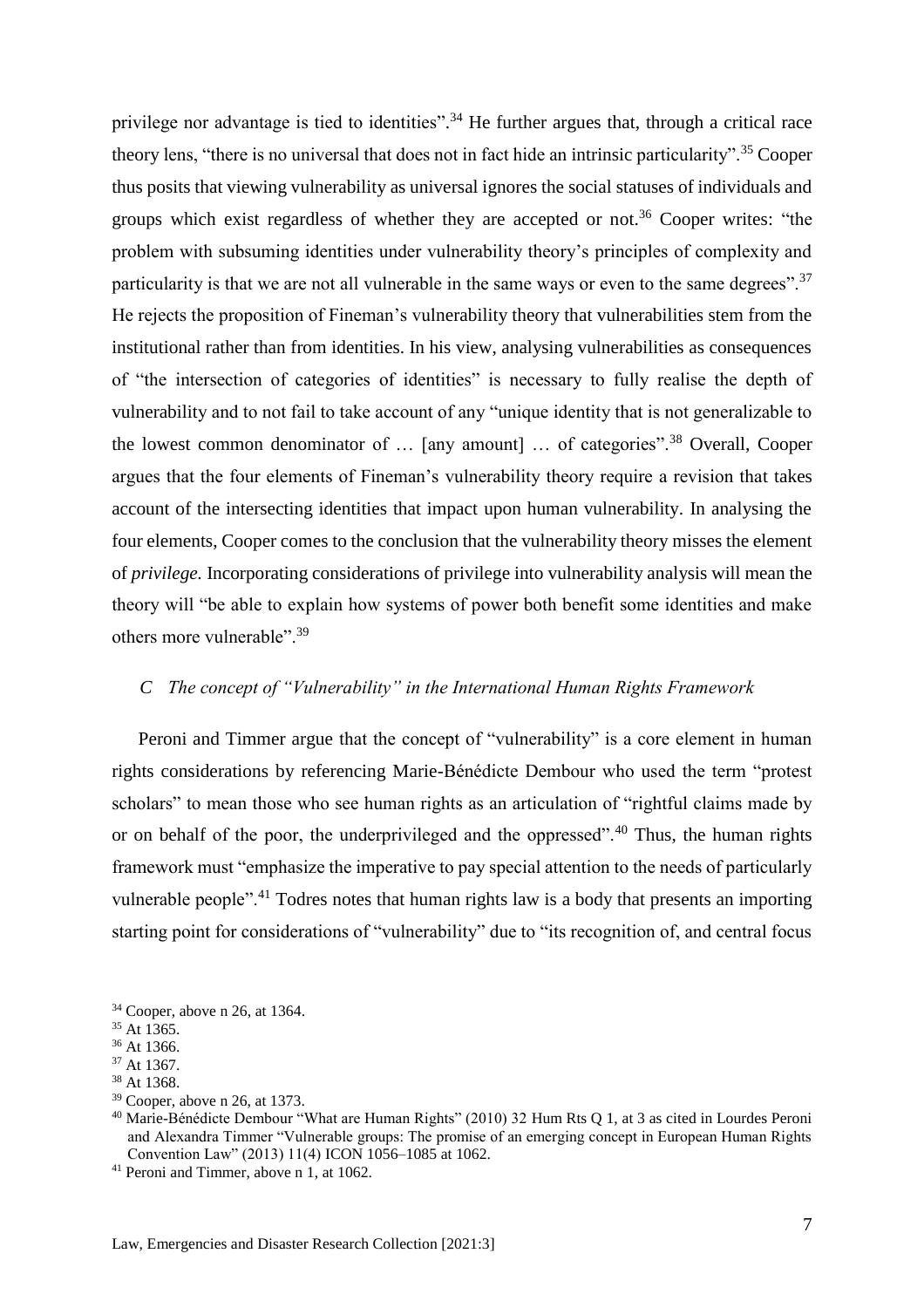on, the dignity of every individual irrespective of race, ethnicity, sex, religion, class, disability, or other protected status".<sup>42</sup> Fineman argues that vulnerability theory focuses on the social and institutional aspects of vulnerability in the human rights approach, which especially concerns the responsibility of the state. $43$ 

#### <span id="page-7-0"></span>*D Defining "Vulnerable groups"*

Lists of those who are considered to be a "vulnerable group" are common throughout the international human rights framework.<sup>44</sup> While there is no exhaustive list on which groups may be considered vulnerable, in analysing the literature, law, policy, and other relevant documents in the international human rights sphere, it is revealed that certain groups are consistently considered to be "vulnerable".

Nifosi-Sutton focuses on the vulnerability of disaster-affected persons, applying the United Nations (UN) Committee on Economic, Social and Cultural Rights "vulnerability paradigm" and analyses the implementation of this paradigm and how it gives legal protection to persons affected by disasters.<sup>45</sup> Nifosi-Sutton notes that in General Comment No 4 of 1991 on the right to adequate housing as implied in para 1 of art 11 of the ICESCR, the United Nations (UN) Committee on Economic, Social and Cultural Rights recognises that "disadvantaged groups must be accorded *full and sustainable* access to housing resources. Such groups include, among others, the elderly, children, persons with disabilities and victims of natural disasters".<sup>46</sup> Thus, according to Nifosi-Sutton, the concept of "vulnerability" includes those referred to as "disadvantaged groups", especially those listed above. Others have referred to vulnerable groups as including "children, the aged, ethnic minorities, displaced populations, people suffering from chronic illnesses and persons with disabilities".<sup>47</sup> Bizzarri notes that "gender, age, ethnicity, and disability … [as well as] … socioeconomic status and geographic location"

<sup>42</sup> Jonathan Todres "Mainstreaming Children's Rights in Post-Disaster Settings" (2011) 25 Emory International Law Review 1233 at 1247.

<sup>43</sup> Fineman, above n 8, at 255.

<sup>44</sup> Morawa, above n 3, at 140.

<sup>45</sup> Nifosi-Sutton, above n 17, at 277.

<sup>46</sup> At 279.

<sup>47</sup> Hasheem Mannan and others "Core concepts of human rights and inclusion of vulnerable groups in the United Nations Convention on the rights of persons with disabilities" (2012) 6 European Journal of Disability Research 159–177 at 164.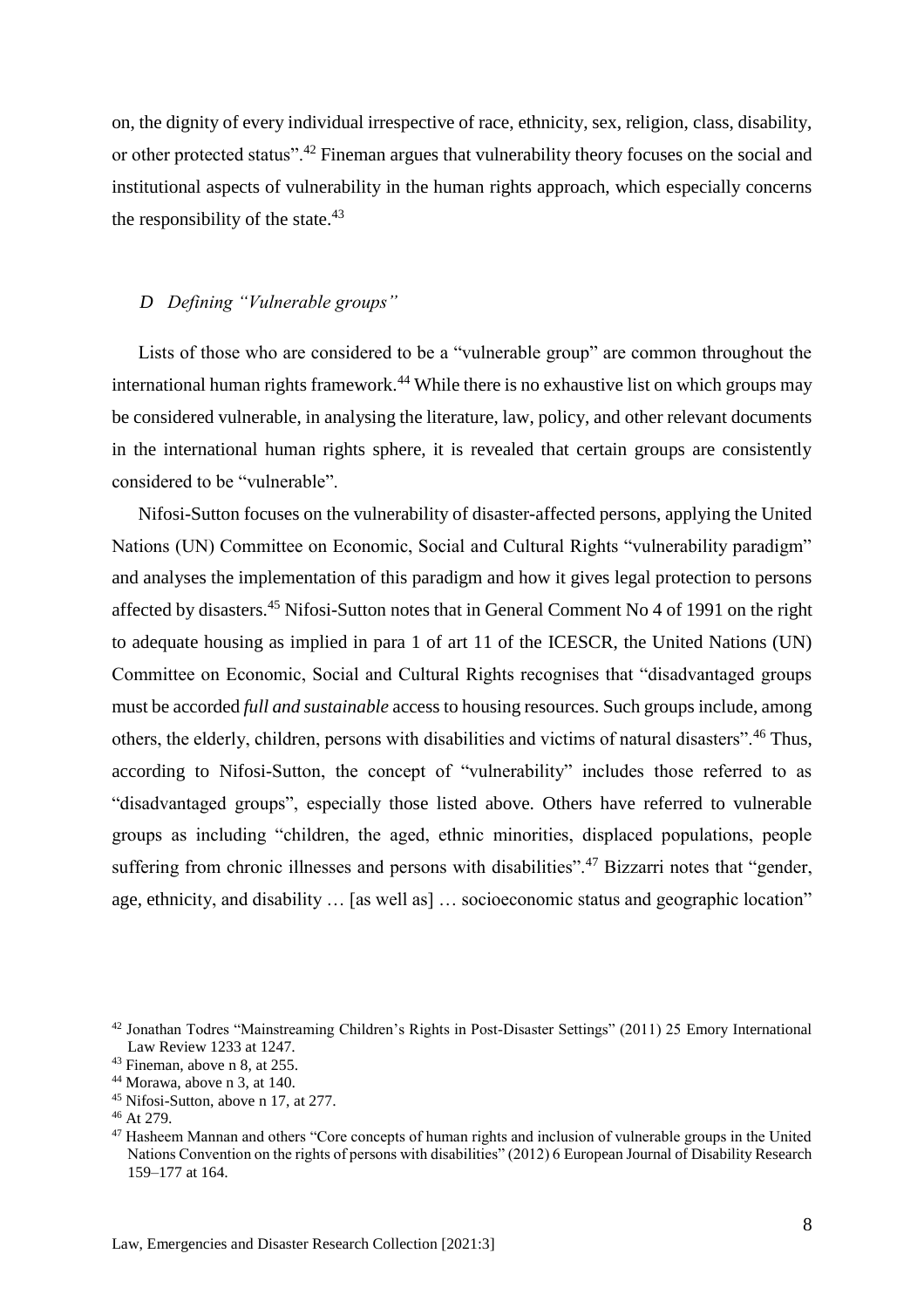can cause groups to be "vulnerable".<sup>48</sup> Morowa lists factors that frequently and systematically create vulnerable groups, and the relevant vulnerable groups, as including:<sup>49</sup>

- Age (comprising children, adolescents, the elderly etc);
- Sex (women, including those who are pregnant, ill, involved in armed conflict etc, girls, but also transsexuals);
- Ethnicity, sometimes intertwined with residency status (minorities and indigenous peoples, the rural population, people living on islands, or people living in disaster-prone areas);
- Health status (physically and mentally handicapped people, the terminally ill etc);
- Liberty status (detainees and prisoners under whatever regime of deprivation of liberty); and
- Other status (a diverse group encompassing, for instance, landless persons, foreigners, refugees and asylum seekers, deportees, the homeless etc).

The Council of Europe specifies vulnerable groups as including "people with disabilities; migrants, asylum seekers and refugees; and children".<sup>50</sup> The Icelandic Human Rights Centre identifies several "vulnerable groups", including women and girls, children, refugees, internally displaced persons, stateless persons, national minorities, indigenous peoples, migrant workers, disabled persons, elderly persons, HIV-positive persons and AIDS victims, Roma/Gypsies/Sinti, and lesbian, gay, and transgender people.<sup>51</sup> This list is not exhaustive, as other persons, such as those in a low socio-economic group, could be considered vulnerable.<sup>52</sup>

With regard to the elderly, Fineman posits that we should not position "old age as a spate designation or category of human existence" but we should recognise it "as one end of the continuum that represents the life-course of the vulnerable subject".<sup>53</sup> This perspective on the

<sup>48</sup> Bizzarri, above n 6, at 386.

<sup>49</sup> Morawa, above n 3, at 141.

<sup>&</sup>lt;sup>50</sup> Council of Europe "European and Mediterranean Major Hazards Agreement: Vulnerable Groups" <www.coe.int>.

<sup>51</sup> Icelandic Human Rights Centre "The Human Rights Protection of Vulnerable Groups" (2009) <www.humanrights.is>.

<sup>52</sup> Chapman and Carbonetti, above n 5, at 684.

<sup>53</sup> Martha Albertson Fineman "Elderly as Vulnerable: Rethinking the Nature of Individual and Societal Responsibility" (2012) 20 Elder LJ 71 at 110.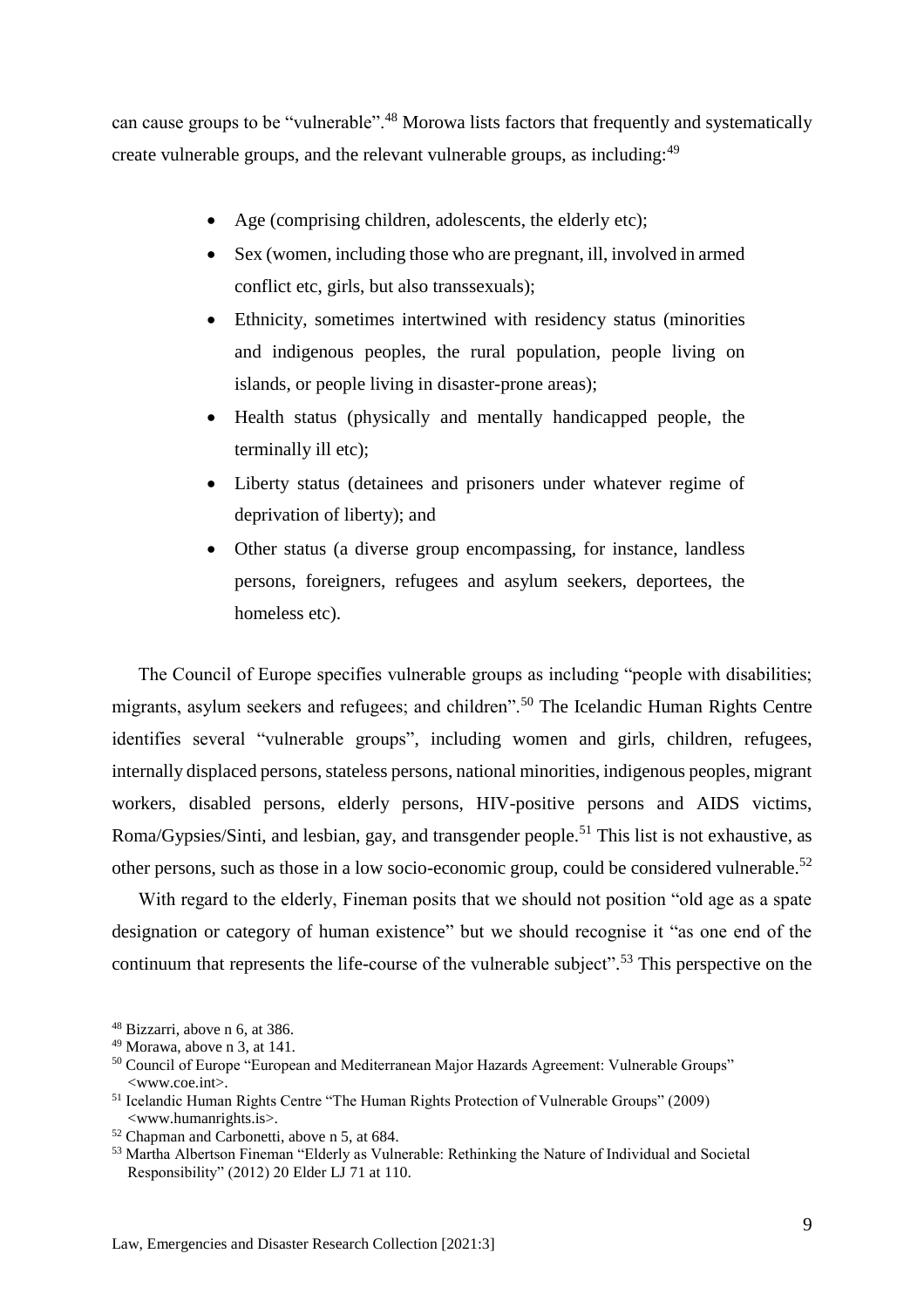vulnerability of the elderly follows Fineman's work on the "universality" of "vulnerability". As such, the elderly are vulnerable humans, much like everyone else, with "ever-present possibility of changing needs and circumstances in their individual and collective lives".<sup>54</sup> Fineman argues that this approach recognises the need to consider the changing needs and circumstances of both those we consider elderly, those who are ageing into the category, and those who have similar needs and circumstances.<sup>55</sup>

Some scholars actually reject the use of vulnerability as a label for groups because it "assumes a standard baseline for evaluating vulnerability" and fails to account for "the whole host of expressions of vulnerability at individual level".<sup>56</sup> Gilson warns against labelling vulnerable groups as it can have the effect of "thinking of those who are vulnerable as weak".<sup>57</sup> This is dangerous as it could result in the further stigmatization of vulnerable peoples as "the term *vulnerable population* has an air of victimhood, deprivation, dependency, or pathology attached to it".<sup>58</sup> Truscan comments that vulnerability should instead be a description of "an experience rather than an identity or property of certain groups".<sup>59</sup>

#### <span id="page-9-0"></span>*E Vulnerability and state responsibility*

Many scholars submit that the existence of vulnerability gives rise to state responsibility. Morawa notes that vulnerability, human rights violations, and the responsibility of states to protect and restore, are all closely related.<sup>60</sup> Truscan calls this a "reconsideration of power, balances, privileges, and distribution of resources" in order to correct the imbalances in these areas which affect vulnerable peoples especially.<sup>61</sup> She notes that "dependence, capacity and discrimination describe vulnerability" and so, state action is required to protect individuals' human rights. $62$ 

<sup>54</sup> At 110.

<sup>55</sup> At 110.

<sup>56</sup> Truscan, above n 4, at 67.

<sup>57</sup> Erinn Gilson "Vulnerability, Ignorance and Oppression" (2011) 26(2) Hypathia at 311.

<sup>58</sup> Fineman, above n 8, at 266.

 $59$  Truscan, above n 4, at 69–70.

 $60$  Morawa, above n 3, at 150.

 $61$  Truscan, above n 4, at 65.

<sup>62</sup> At 77.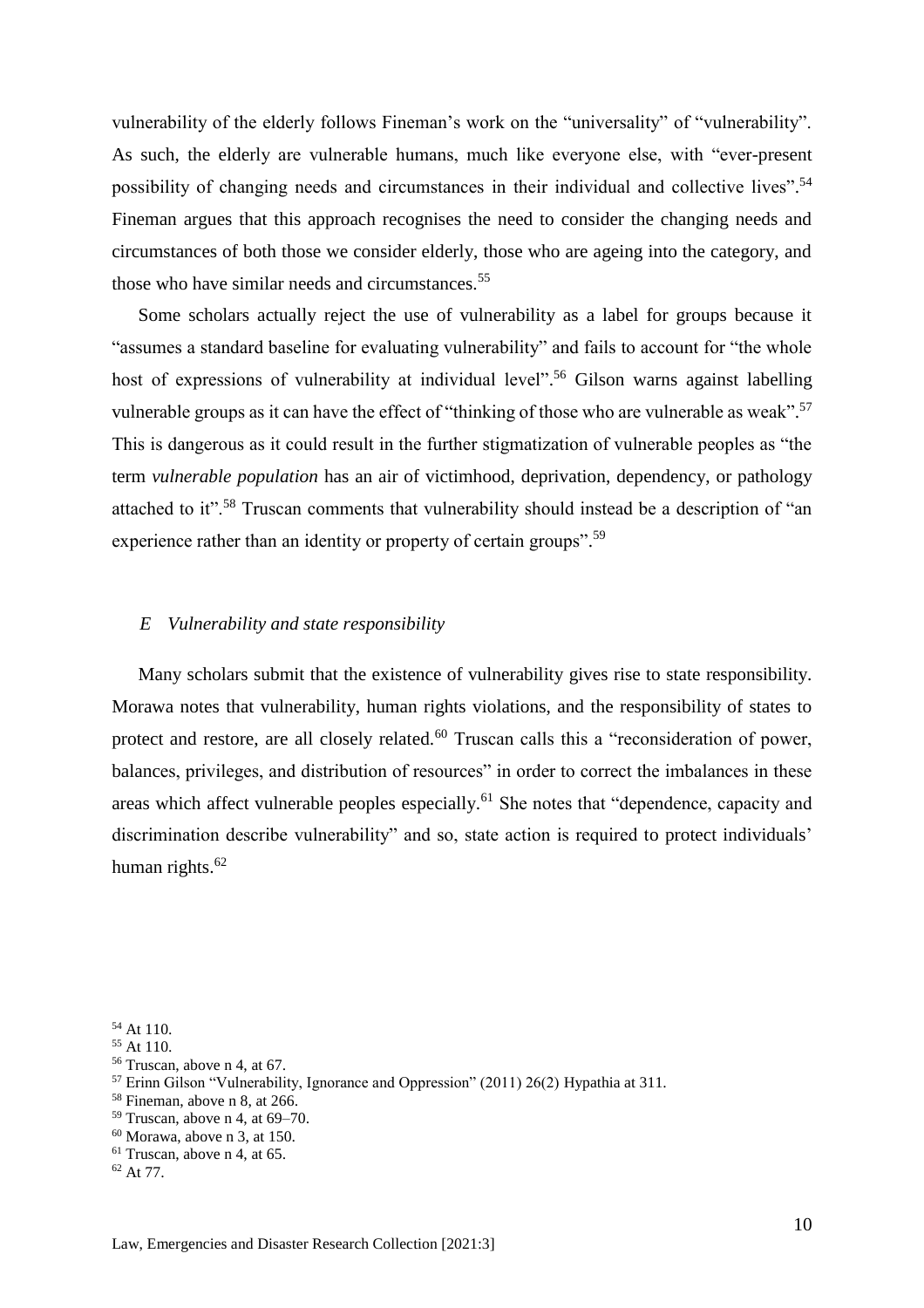### <span id="page-10-0"></span>*III The European Court of Human Rights*

The inclusion of the consideration of "vulnerability" and "vulnerable groups" has increased in cases coming through the ECtHR.<sup>63</sup> Peroni and Timmer argue:<sup>64</sup>

… the Court's use of the term "vulnerable groups" is not mere rhetorical flourish. The term *does* something: it allows the Court to address different aspects of inequality in a more substantive manner.

Peroni and Timmer examine the case law of the ECtHR and state that it "reveals some blanks or inconsistencies in the application of the notion of vulnerable groups".<sup>65</sup> They also challenge the Court's failure to consider the issue of "group vulnerability" in various cases. Nevertheless, in their view, the developments that *have* occurred concerning group vulnerability within the case law of the ECtHR have had positive implications and represent "a crucial step towards an enhanced antidiscrimination case law and a more robust idea of equality".<sup>66</sup> Arnardóttir considers the developments in the ECtHR to be moving "in the direction of substantive equality".<sup>67</sup>

O'Boyle points out that the Court has not yet developed the core elements of a vulnerability approach and has instead limited itself to considering vulnerability to flow from historical stigmatisation and discrimination.<sup>68</sup> The Court has identified on a case-by-case basis whether those concerned can be considered "vulnerable" or part of a "vulnerable group".<sup>69</sup>

#### <span id="page-10-1"></span>*A Cases before the European Court of Human Rights*

<span id="page-10-2"></span>*1 Chapman v the United Kingdom 2001*

The concept of "vulnerability" was introduced in a 2001 case before the European Court of Human Right: *Chapman v the United Kingdom.*<sup>70</sup> In this case, the applicant, who was a Roma woman, alleged violations of the right to respect for her minority lifestyle under art 8 of the

<sup>63</sup> Peroni and Timmer, above n 1, at 1056.

<sup>64</sup> At 1057.

<sup>65</sup> At 1070.

<sup>66</sup> At 1074.

<sup>67</sup> Oddný Mjöll Arnardóttir "Vulnerability under Article 14 of the European Convention on Human Rights: Innovation or Business as Usual?" (2017) 4 Oslo L Rev 150, at 152.

<sup>&</sup>lt;sup>68</sup> Michael O'Boyle "The notion of 'vulnerable groups' in the case law of the European Court of Human Rights" (Report presented at the Conference on the Constitutional Protection of Vulnerable Groups: A Judicial Dialogue, Santiago, Chile, 4–5 December 2015) at 2.

<sup>69</sup> Above n 4, at 73.

<sup>70</sup> *Chapman v The United Kingdom* (2001) 33 EHRR 18 (Grand Chamber) at [96].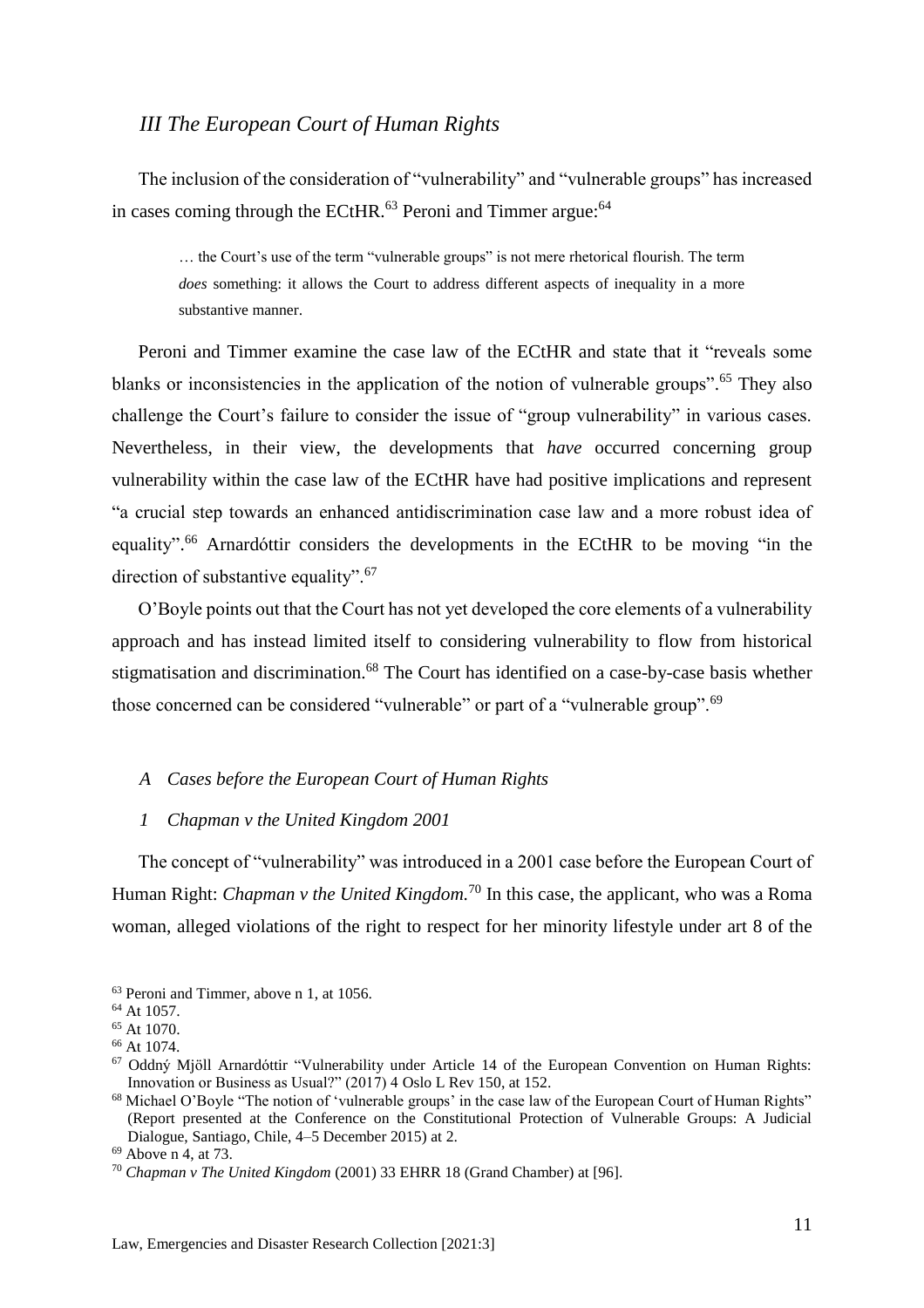European Convention on Human Rights (ECHR) and discrimination (art 14 ECHR) due to her eviction from her land because her caravan was stationed there without planning permission. The applicant urged the Court to take account of international developments, which included recognition of the vulnerability of certain groups (such as in the Framework Convention for the Protection of National Minorities).<sup>71</sup> The Grand Chamber observed that there is an emerging recognition of "the special needs of minorities and an obligation to protect their security, identity and lifestyle".<sup>72</sup> The Grand Chamber held:<sup>73</sup>

… the vulnerable position of Gypsies as a minority means that some special consideration should be given to their needs and their different lifestyle both in the relevant regulatory planning framework and in reaching decisions on particular cases.

In the joint dissenting opinion of Pastor Ridruejo, Bonello, Tulkens, Strážnická, Lorenzen, Fischbach and Casadevall JJ, the Judges stated that there was a:<sup>74</sup>

… clearly recognised need of Gypsies for protection of the effective enjoyment of their rights … their vulnerability as a minority whose needs and values differ from those of the general community.

Peroni and Timmer comment that, in this case, "the vulnerability of Roma seems to arise primarily from the group's minority status and from the lack of consideration of its minority lifestyle in the planning and decision-making processes".

At this stage in the development of the concept of "vulnerability" through case law, the vulnerability of Roma appears to be drawn from their minority status and from a lack of protection and consideration from authorities in planning and decision-making.<sup>75</sup> Peroni and Timmer comment that this early articulation of vulnerability is reflective of the Court's later developments, where vulnerable groups are defined as having vulnerability that "is partly constructed by broader societal, political, and institutional circumstances".<sup>76</sup>

#### <span id="page-11-0"></span>*2 DH v the Czech Republic 2007*

The case of *DH v the Czech Republic* was yet another case that drew on the concept of vulnerability in its decision. In this case, the Grand Chamber of the European Court of Human

<sup>73</sup> At [96].

 $71$  At [93].

<sup>72</sup> At [93].

<sup>74</sup> Dissenting opinion, *Chapman,* above n 70, at [3].

<sup>75</sup> Peroni and Timmer, above n 1, at 1063.

<sup>76</sup> At 1063.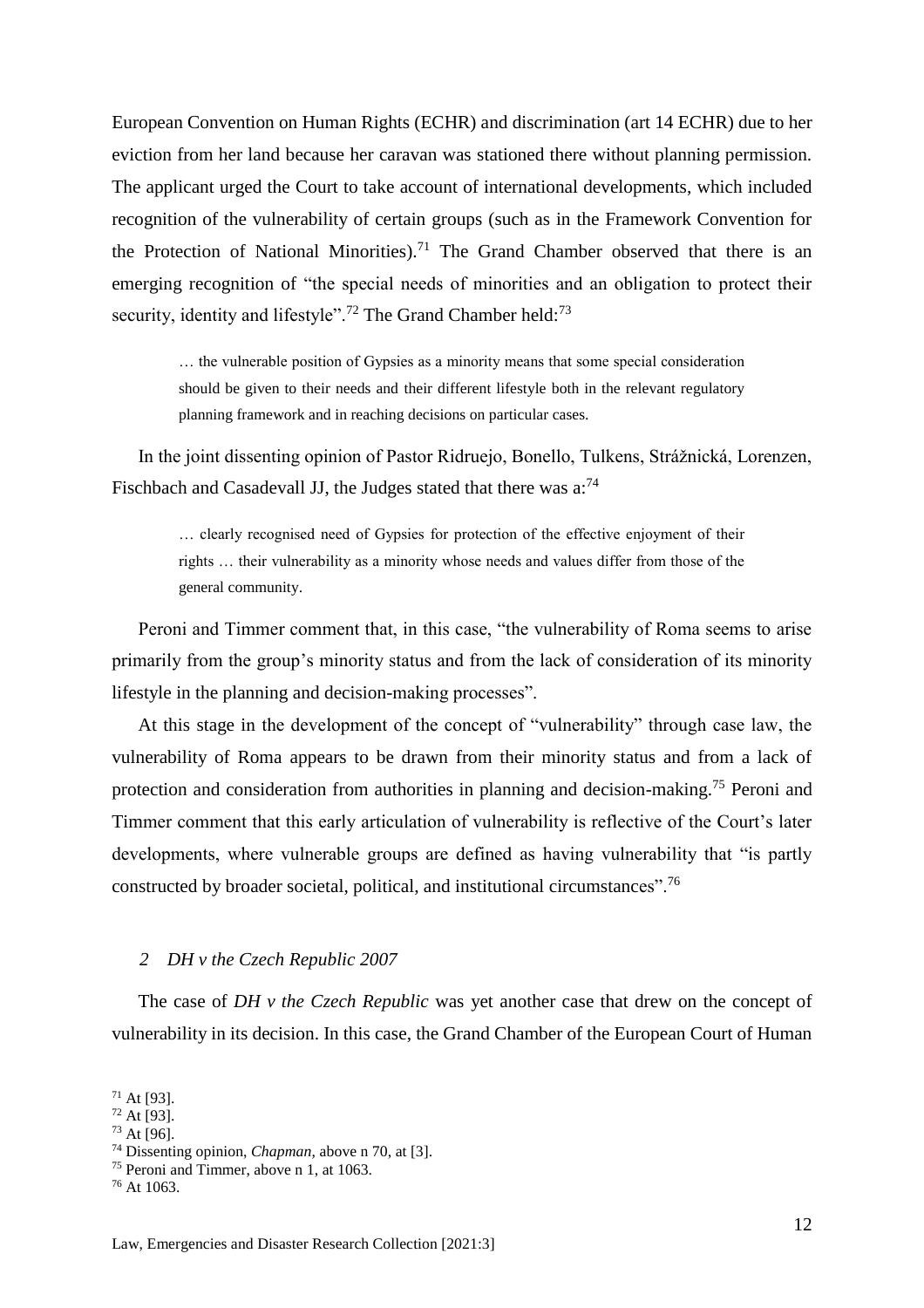Rights ruled that the segregation of Roma students into "special schools" was in breach of art 14 of the ECHR. Evidence demonstrated that Romani children were being segregated into "special schools" regardless of their intellectual abilities and denied enrolment in mainstream schools. The case was significant as it referenced *Chapman v the United Kingdom*, recognising that "as a result of their turbulent history and constant uprooting the Roma have become a specific type of disadvantaged and vulnerable minority".<sup>77</sup>

The Court referenced the European Commission against Racism and Intolerance (ECRI) general policy recommendation no 3, "Combating racism and intolerance against Roma/Gypsies", which noted that "combating racism, xenophobia, anti-Semitism and intolerance is above all a matter of protecting the rights of vulnerable members of society".<sup>78</sup>

#### <span id="page-12-0"></span>*3 Sampanis v Greece 2008*

The case of *Sampanis v Greece 2008* is yet another example of the Courts acknowledging the vulnerability of Roma. In this case, the Court referenced Recommendation No 1557 (2002) on the legal situation of Roma in Europe from a Council of Europe Parliamentary Assembly which stated that Roma are "subject to discrimination, marginalisation and segregation", the consequences of which will affect vulnerable groups in society. Furthermore, the recommendation considered that "Roma constitute a special group, minority for twofold reasons: ethnically minority, they also very often belong to the socially disadvantaged state of society".<sup>79</sup> Again, as in *DH v Czech Republic*, the Court referenced the European Commission against Racism and Intolerance (ECRI) general policy recommendation no 3, "Combating racism and intolerance against Roma/Gypsies", which aims to protect the rights of vulnerable members of society. The Court cites both *Chapman v the United Kingdom* and *DH v Czech Republic* as evidence of the vulnerability of Rome and notes that "because of their vicissitudes and their perpetual uprooting, the Roma constitute a disadvantage and vulnerable minority of a particular character". 80

<sup>77</sup> *DH v the Czech Republic* (2007) 47 EHRR 3 (Grand Chamber), at [182].

<sup>78</sup> At [59].

<sup>79</sup> Recommendation No. 1557 (2002) on the legal situation of Roma in Europe as cited in *Sampanis v Greece*  (32526/05) Section I, ECHR 5 June 2008, at [41](3)–[41](4).

<sup>80</sup> *Sampanis v Greece* (32526/05) Section I, ECHR 5 June 2008 at [71].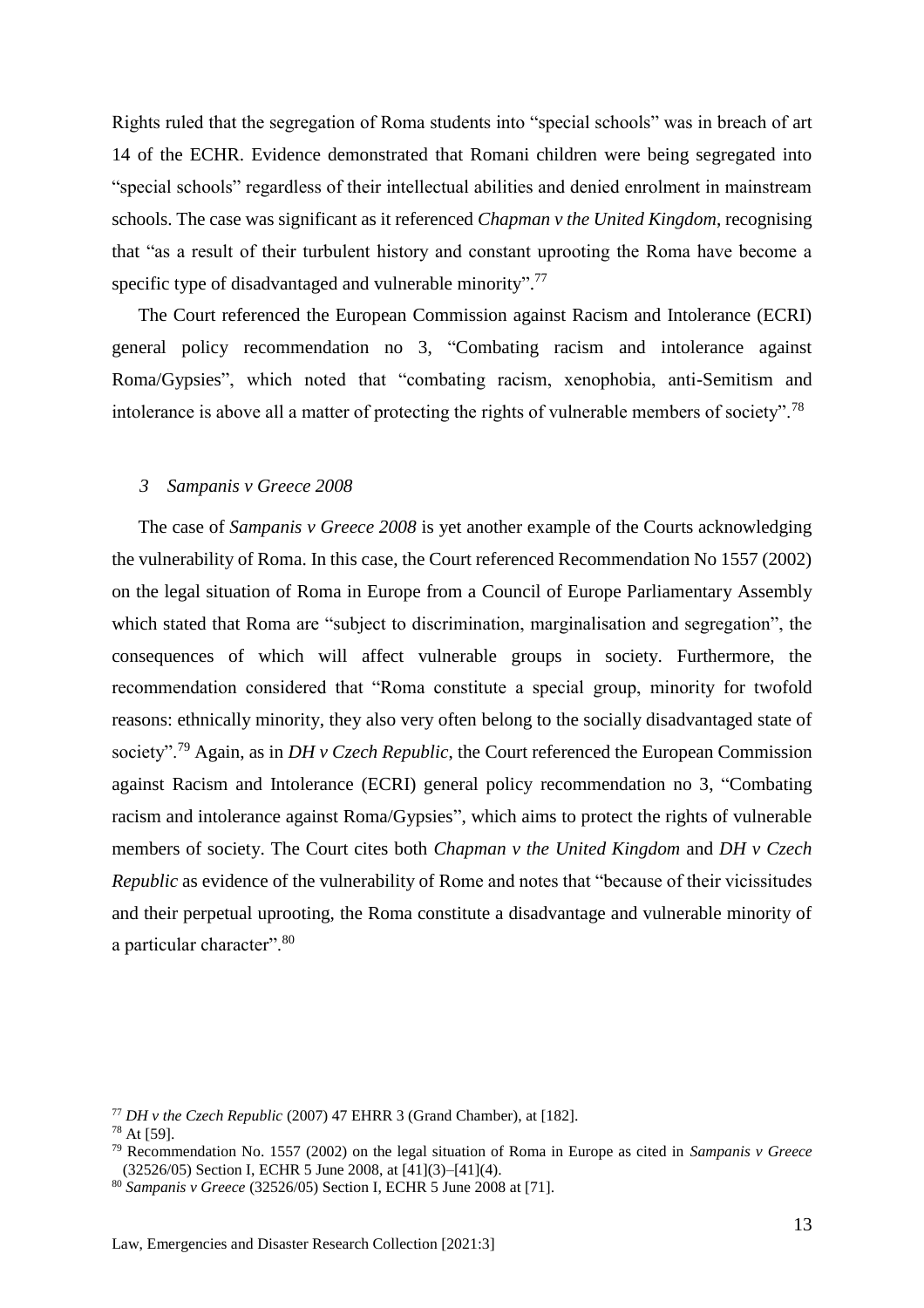#### <span id="page-13-0"></span>*4 Opuz v Turkey 2009*

The case of *Opuz v Turkey 2009* concerned the failure of the Turkish authorities to protect the applicant's mother against domestic violence, which posed a threat to her life and ultimately ended it. The Court found violations of arts 2 and 3 of the ECHR as well as art 14 for discriminatory judicial passivity in relation to the reported domestic violence. The Court also found that the authorities punishment of the perpetrator of the violence was "disproportionate ... [and] ... the authorities failed to address the issues at all".<sup>81</sup> The case cited Amnesty International's 2004 report entitled "Turkey: women confronting family violence" and stated that: "Women from vulnerable groups, such as those from low-income families or who are fleeing conflict or natural disasters, are particularly at risk [of domestic violence]."<sup>82</sup> This discussion on the vulnerability of women, especially women with compounding circumstances, demonstrates the Court's recognition of the layers to vulnerability. In further discussing the applicant's vulnerability, the Court stated that they considered the applicant's mother to be entitled to state protection as:<sup>83</sup>

… the applicant may be considered to fall within the group of "vulnerable individuals … [due to] … the violence suffered by the applicant in the past, the threats issued by H.O. following his release from prison and her fear of further violence as well as her social background, namely the vulnerable situation of women in south-east Turkey.

#### <span id="page-13-1"></span>*5 Oršuš v Croatia 2010*

*Oršuš v Croatia 2010* was yet another case concerning the education of Roma children. The applicants alleged that the separation of Roma pupils into separate classes and curriculums amounted to racial discrimination and violated rights to education and freedom from inhuman and degrading treatment under the ECHR. The Court applied *Chapman* in regarding the Roma as a vulnerable minority where, again, "as a result of their history, the Roma have become a specific type of disadvantaged and vulnerable minority".<sup>84</sup> This case was cited in *Sampanis v Greece*, where the Court reflected that, in this case, the Court had noted that it would be impossible to disregard the minority status of Roma and, due to their history, they were "a

<sup>81</sup> *Opuz v Turkey* (33401/02) Section III, ECHR 9 June 2009 at [147].

 $82$  At [99].

<sup>83</sup> At [160].

<sup>84</sup> *Oršuš v Croatia* (2010) 52 EHRR 7 (Grand Chamber, ECHR) at [147].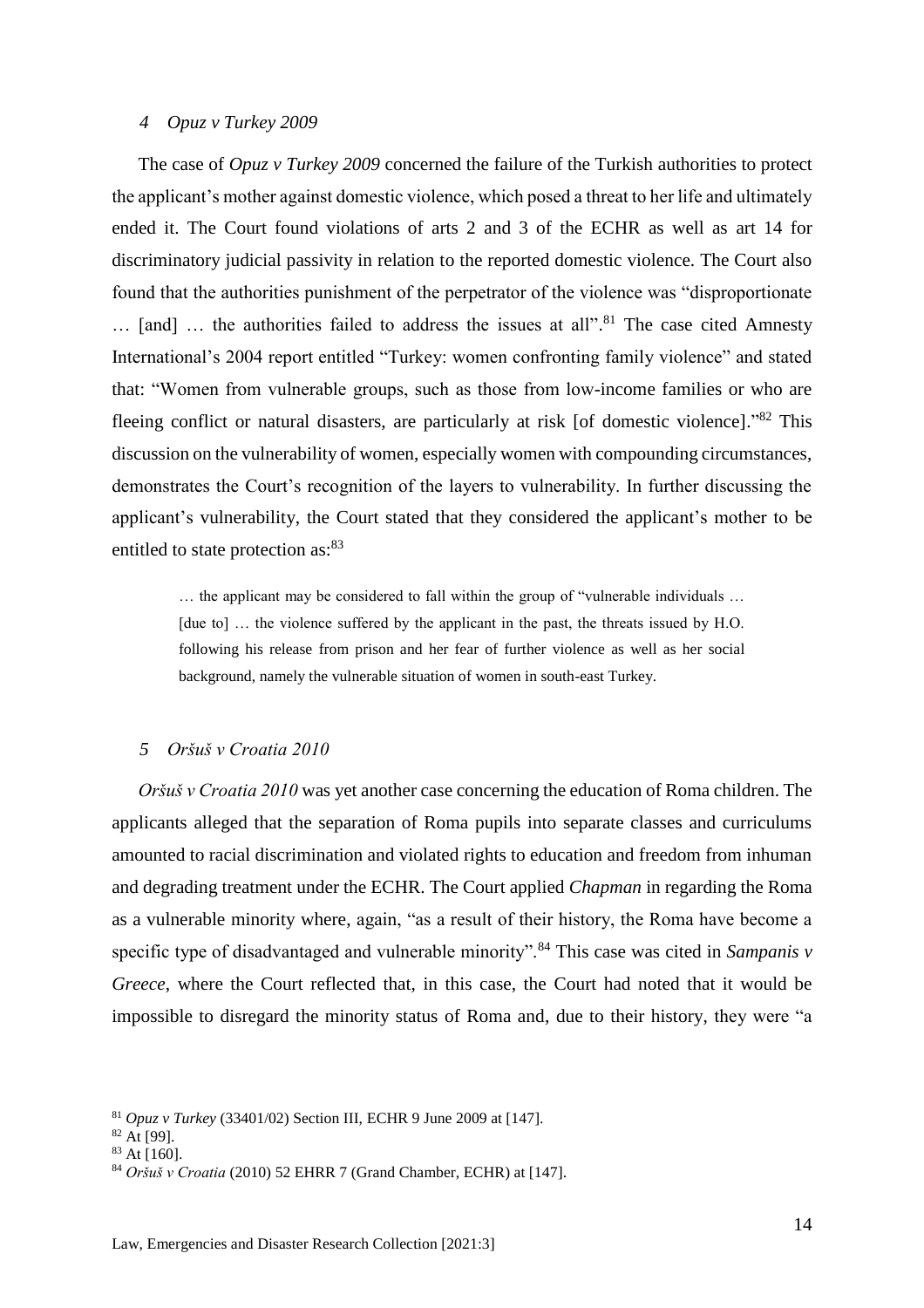particular type of vulnerable minority in need of special protection".<sup>85</sup> The Court repeated the need to give "special consideration … to their needs and their different lifestyle, both in the relevant regulatory framework and in reaching decisions in particular cases" due to their vulnerable status.<sup>86</sup> Together, the cases of *DH v the Czech Republic (2007), Sampanis v Greece (2008),* and *Oršuš v Croatia (2010)* all acknowledge that the vulnerability of Roma exists due to prejudices stemming from historical experiences.

#### <span id="page-14-0"></span>*6 Alajos Kiss v Hungary 2010*

In this case, the applicant, who suffered from manic depression, was excluded from voting due to being placed under partial guardianship.<sup>87</sup> The applicant alleged violations of art 3 of Protocol No 1, read alone or in conjunction with arts 13 and 14 of the ECHR.<sup>88</sup> The Court stated:<sup>89</sup>

In addition, if a restriction on fundamental rights applies to a particularly vulnerable group in society, who have suffered considerable discrimination in the past, such as the mentally disabled, then the State's margin of appreciation is substantially narrower and it must have very weighty reasons for the restrictions in question.

Peroni and Timmer consider that, in this approach, "the Court takes the first steps towards embracing a 'social model' of disability … [which] recognises the built environment and society's negative attitude towards people with impairment" that leads to vulnerability.<sup>90</sup>

#### <span id="page-14-1"></span>*7 MSS v Belgium 2011*

The case of *MSS v Belgium* was a landmark ruling, specifically in terms of developing and broadening the concept of "group vulnerability". The applicant, an Afghan asylum seeker, alleged that Belgian authorities had violated arts 2 and 3 of the ECHR due to his expulsion from Belgium to Greece under the Dublin II Regulation.<sup>91</sup> It was alleged that the conditions he was kept under in Greece amounted to a violation of art 3 of the Convention. The Court stated that, in considering the legality of Belgium's actions, it was necessary to take into account "that

<sup>85</sup> *Sampanis v Greece* (59608/09) Section I ECHR 11 December 2012 at [76].

<sup>86</sup> *Oršuš*, above n 84*,* at [148].

<sup>87</sup> *Alajos Kiss v Hungary* (38832/06) Section II, ECHR 20 May 2010 at [7].

 $88$  At [3].

<sup>89</sup> At [42].

<sup>90</sup> Peroni and Timmer, above n 1, at 1066–1067.

<sup>91</sup> *MSS v Belgium* (2011) 53 EHRR 2 (Grand Chamber) at [3].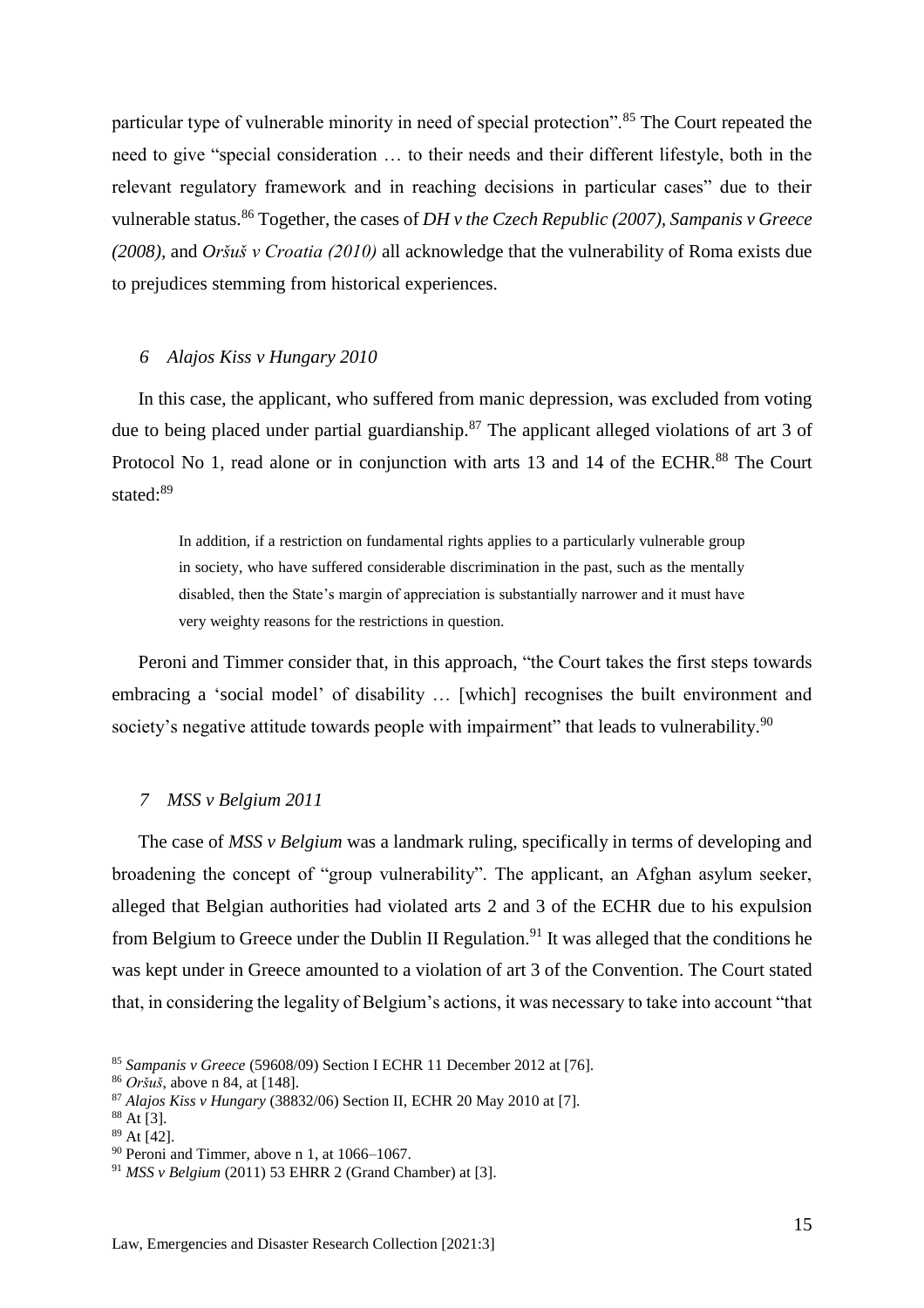the applicant, being an asylum-seeker, was particularly vulnerable because of everything he had been through during his migration and the traumatic experiences he was likely to have endured previously."<sup>92</sup> As Peroni and Timmer note, this points to the individual experience of the applicant. However, the Court broaden the application by stating that the applicants vulnerability was "inherent in his situation as an asylum-seeker", thus attaching vulnerability as applicable to all asylum-seekers. $93$  The Court further stated that, as an asylum-seeker, the applicant was "a member of a particularly underprivileged and vulnerable population group in need of special protection".<sup>94</sup> Peroni and Timmer summarise the grounds upon which the Court, in this case, consider will amount to the creation of a vulnerable group. Those being: "a reality that is characterised by material and psychological want … dependence … inherent vulnerability [due to experiences] ... and systematic deficiencies [of the state systems]".<sup>95</sup>

However, in a separate opinion in the case, Judge Sajó disagrees with considering asylumseekers to be a "vulnerable group" because they have not been "historically subject to prejudice with lasting consequences, resulting in their social exclusion".<sup>96</sup> Such an argument demonstrates the wariness that exists in leaving the concept of vulnerability wide open. Truscan considers this approach to be "problematic, because it affords special protection based on membership in a group considered vulnerable, while ignoring the particular circumstances of the individuals concerned".<sup>97</sup>

#### <span id="page-15-0"></span>*8 Kiyutin v Russia 2011*

The case *Kuyutin v Russia* was brought before the Court concerning the exclusion of Mr Kiyutin, an Uzbek national living in Russia, from a residence permit on the grounds of his HIV-positive status. The Court held "that there has been a violation of Article 14 of the Convention taken in conjunction with Article 8",<sup>98</sup> due to the exclusion being unreasonable and unjustifiable as the applicant belonged to a particularly vulnerable group.<sup>99</sup> This was a landmark case in terms of recognising claims of discrimination on the grounds of an individual's HIV-positive status. The Court held that they consider "…that people living with

<sup>92</sup> At [232].

<sup>93</sup> At [233].

 $94$  At [251].

<sup>&</sup>lt;sup>95</sup> Peroni and Timmer, above n 1, at 1069.

<sup>96</sup> Above n 91, Sajó J, partly concurring and partly dissenting, at [102].

 $97$  Truscan, above n 4, at 73.

<sup>98</sup> *Kiyutin v Russia* (2011) 53 EHRR 26 (ECHR) at 19 [2].

<sup>&</sup>lt;sup>99</sup> At [74].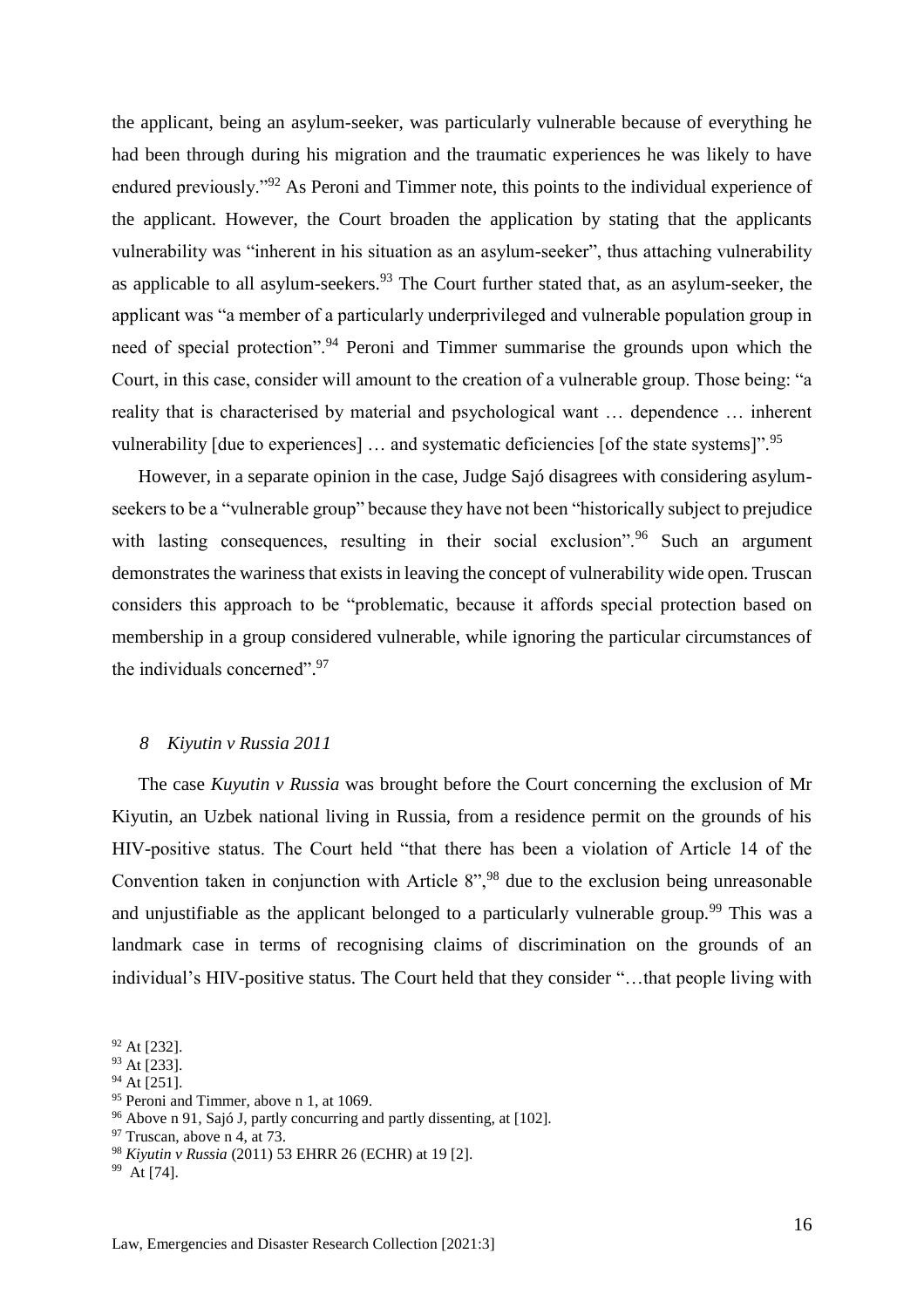HIV are a vulnerable group with a history or prejudice and stigmatization".<sup>100</sup> In assessing the status of "vulnerability", the Court also referred to peoples living with HIV experiencing historically "widespread stigma and ostracism".<sup>101</sup>

#### <span id="page-16-0"></span>*9 VC v Slovakia 2011*

The case of *VC v Slovakia* concerned the forced sterilisation of a Roma woman.<sup>102</sup> In this case, the applicant, a Roma woman, alleged that her sterilisation in a public hospital amounted to breaches of arts 3, 8, 12, 13, and 14 of the ECHR. In the Court's assessment it was held that "the practice of sterilisation of women without their prior informed consent affected vulnerable individuals from various ethnic groups". Again, the Court considers that the Roma are a vulnerable community, which require protection. It is noted that the vulnerability of Roma women is due to:<sup>103</sup>

… the widespread negative attitudes towards the relatively high birth rate among the Roma compared to other parts of the population, often expressed as worries of an increased proportion of the population living on social benefits.

Unfortunately, the Court did not address whether the acts were a violation of the right to non-discrimination under art 14 of the Convention, which would have been tied to considerations of "vulnerability".

#### <span id="page-16-1"></span>*10 Yordanova v Bulgaria 2012*

The case of *Yordanova v Bulgaria* is yet another case concerning the vulnerability of Roma, however, the Court does not explicitly use the word "vulnerable" or "vulnerability".<sup>104</sup> Although, Peroni and Timmer note that the Court makes use of "two indicators of group vulnerability … *social disadvantage* and *material deprivation* [emphasis in original]".<sup>105</sup>

 $100$  At [64].

<sup>101</sup> At [48].

<sup>&</sup>lt;sup>102</sup> Peroni and Timmer, above n 1, at 1066.

<sup>103</sup> *VC v Slovakia* (18968/07) Section IV ECHR 8 November 2011 at [42].

<sup>104</sup> *Yordanova v Bulgaria* (25446/06) Section IV, ECHR 24 April 2012.

<sup>&</sup>lt;sup>105</sup> Peroni and Timmer, above n 1, at 1067.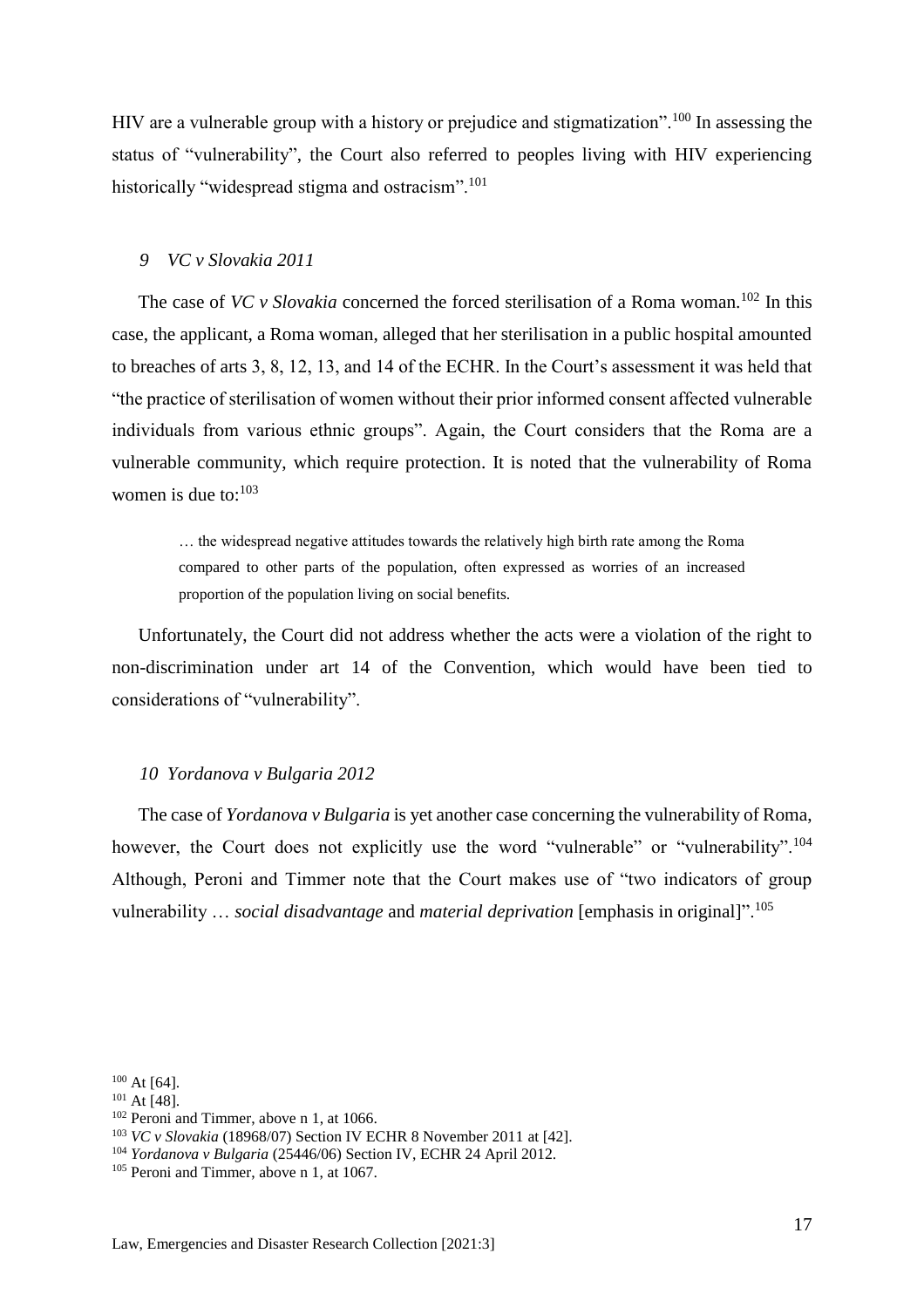#### <span id="page-17-0"></span>*11 Horváth v Hungary 2013*

In 2011, Mr Horvárth and Mr Kiss, two young Roma men, complained to the ECtHR that their placement at a remedial school created for children with mental disabilities was a result of discrimination and a breach of their right to education.<sup>106</sup> Discrimination arose from the "systemic misdiagnosis of Roma children as mentally disabled [which] has been a tool to segregate Roma children from non-Roma children in the Hungarian school system since at least the 1970s".<sup>107</sup> In the Court's assessment they again consider the ECtHR's establishment that, "as a result of their turbulent history and constant uprooting, the Roma have become a specific type of disadvantaged and vulnerable minority".<sup>108</sup> Again, the Court considers that vulnerable groups require special consideration in decision-making and any regulatory framework.<sup>109</sup> The Court stated: "It must thus be observed that a general policy measure exerted a disproportionately prejudicial effect on the Roma, a particularly vulnerable group."<sup>110</sup> The case *Alajos Kiss v Hungary* is referred to, where the Court had made note of the vulnerability of persons with mental disabilities. Again, the finding of vulnerability is based on the group's historical experiences of discrimination and prejudice.<sup>111</sup>

### <span id="page-17-1"></span>*12 Centre for Legal Resources on behalf of Valentin Cámpeanu v Romania 2014*

The Centre for Legal Resources (CLR), a Romanian NGO, complained to the ECtHR of breaches to the human rights of Valentin Câmpeanu, a youth with mental disabilities who was living with HIV, who died as a result of the breaches. The Court extensively considered the CLR's ability to bring a case on behalf of Valentin Câmpeanu, in which they referenced his "undisputed vulnerability" frequently.<sup>112</sup> The Council of Europe Commissioner for Human Rights is cited as viewing that:<sup>113</sup>

… a strict approach to *locus standi* requirements concerning people with disabilities (in this case, intellectual) would have the undesired effect of depriving this vulnerable group of any

<sup>110</sup> At [110].

<sup>113</sup> At [92].

<sup>106</sup> *Hovárth v Hungary* (11146/11) Section II, ECHR 29 January 2013, at [6].

<sup>107</sup> *MSS v Belgium,* above n 91, at [9].

<sup>108</sup> At [102].

<sup>109</sup> At [102].

<sup>&</sup>lt;sup>111</sup> At [128].

<sup>112</sup> *Centre for Legal Resources on Behalf of Valentin Campeanu v Romania Judgment* (47848/08) Grand Chamber, ECHR14 July 2014 at [82].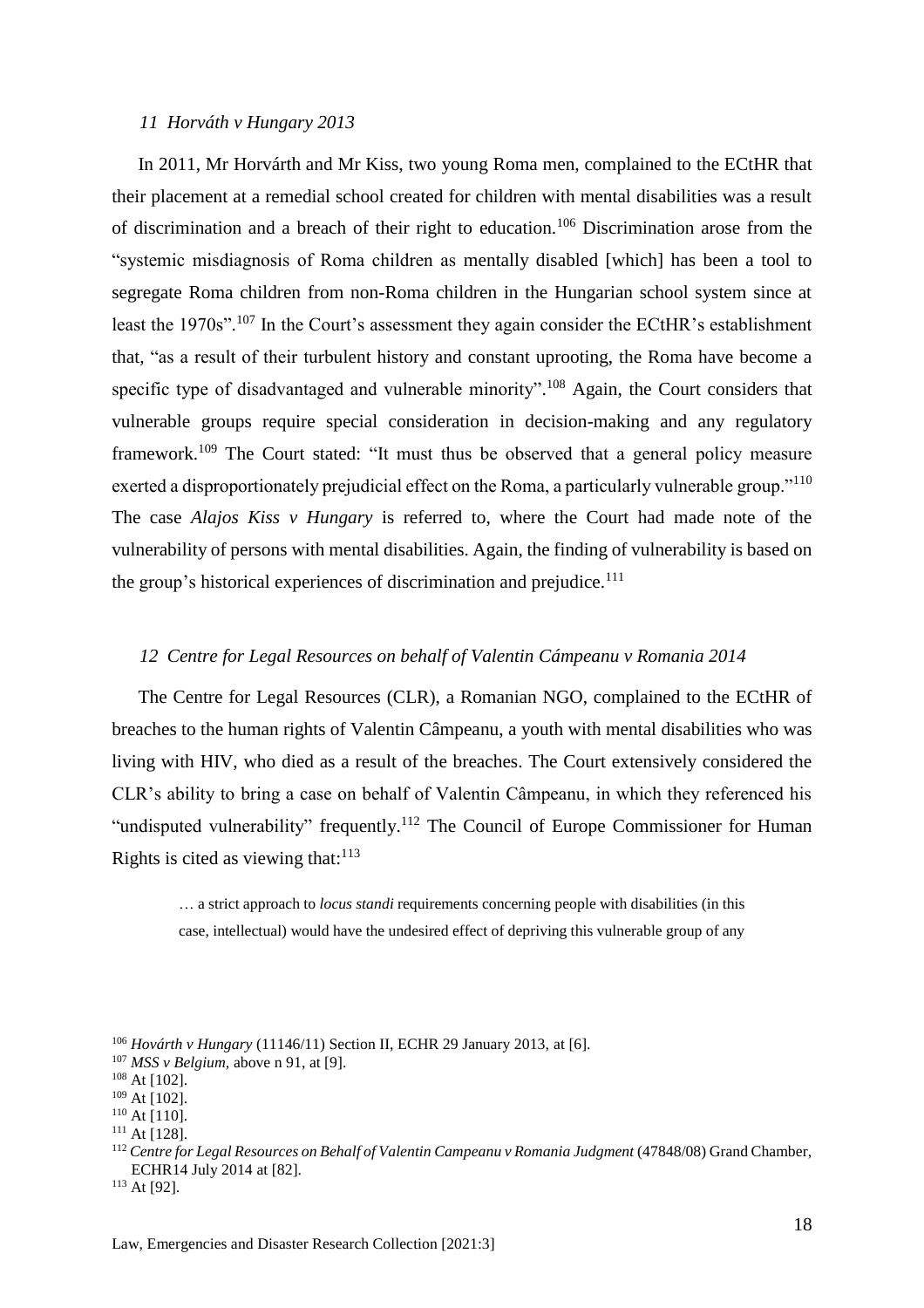opportunity to seek and obtain redress for breaches of their human rights, thus running counter to the fundamental aims of the Convention.

The Court held that, although applications can traditionally only be brought before the Court by living persons, or their representatives, "particular considerations has been shown with regard to the victim's vulnerability on account of their age, sex or disability" and, therefore, the application by CLR was admissible.

In assessing the breaches of Valentin Câmpeanu's human rights the Court reiterated that "particular attention should be paid to Mr Câmpeanu's vulnerable state" to which they refer to the facts in para 7 of the case.<sup>114</sup> This points to the fact that the Court considers that Vantin Câmpeanu's severe mental disability and other associated symptoms, orphan status, and HIVpositive status all produced his vulnerability.<sup>115</sup> It was a landmark case as it concerned both issues of access to justice for vulnerable groups as well as institutional human rights violations against peoples vulnerable due to their disability.

#### <span id="page-18-0"></span>*13 Tarakhel v Switzerland 2014*

*Tarakhel v Switzerland* is another case concerned asylum seekers who, similar to those in *MSS v Belgium*, were alleging that their planned expulsion from the state of Switzerland to Italy would be in breach of human rights obligations (specifically arts 3 and 8 of the ECHR).<sup>116</sup> In regards to vulnerability, the Court cites *MSS v Belgium,* which holds asylum seekers to be a "particularly underprivileged and vulnerable" population group which require "special protection".<sup>117</sup> More specifically, the Court in *Tarakhel v Switerland* considers the vulnerability of asylum seeker families with children.<sup>118</sup> O'Boyle states that this discussion by the Court recognises that "some are more vulnerable than others even within a well-recognised category of vulnerability".<sup>119</sup>

<sup>114</sup> Above n 112, at [140].

<sup>115</sup> At [7]*.* 

<sup>116</sup> *Tarakhel v Switzerland* (29217/12) Grand Chamber ECHR 4 November 2014 at [3].

<sup>117</sup> Above n 91, [251] as cited in *Tarakhel v Switerland* at [118].

<sup>118</sup> *Tarakhel v Switzerland*, above n 116, at [91].

 $119$  O'Boyle, above n 68, at 9.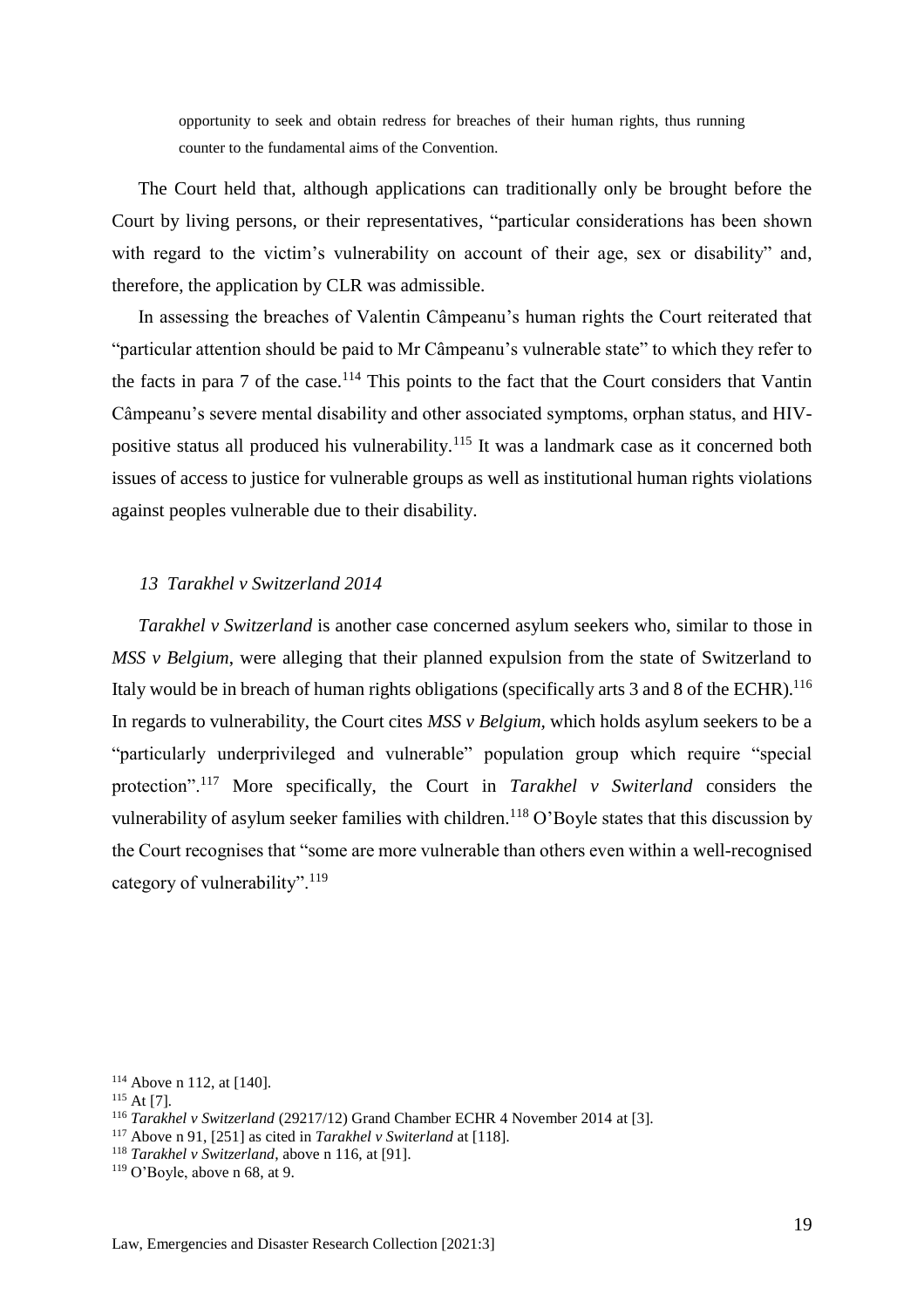#### <span id="page-19-0"></span>*14 AME v The Netherlands 2015*

This was yet another case concerning an asylum seeker being processed pursuant to the Dublin Regulation. In this case, the applicant had originally entered Italy and then made an asylum request in the Netherlands, which was rejected.<sup>120</sup> In regards to the alleged vulnerability of the applicant, the Court submitted that, "unlike the applicants in the case of *Tarakhel* … who were a family with six minor children, the applicant is an able young man with no dependents".<sup>121</sup> The Court limits the scope of vulnerability by reiterating that the situation for asylum seekers in Italy differed greatly from that in Greece, such as in the case of *MSS v Belgium*, and that "the structure and overall situation of the reception arrangements in Italy cannot themselves act as a bar to all removals of asylum seekers to that country".<sup>122</sup>

#### <span id="page-19-1"></span>*15 SF v Bulgaria 2017*

The case *SF v Bulgaria* was an application by peoples of Iraqi nationalities that entered a State illegally and were held in an immigration detention centre, which allegedly subjected them to inhuman and degrading treatment. In this case, the Court recognised that: $123$ 

…children, whether accompanied or not, are extremely vulnerable and have specific needs … Indeed, the child's extreme vulnerability is the decisive factor and takes precedence over considerations relating to the status of illegal immigrant.

<sup>120</sup> *AME v the Netherlands* (51428/10) Section III, ECHR 5 February 2015 at [3]–[19].

<sup>121</sup> At [34].

<sup>122</sup> At [35].

<sup>123</sup> *SF v Bulgaria* (8138/16) Section V ECHR 7 December 2017, at [79].